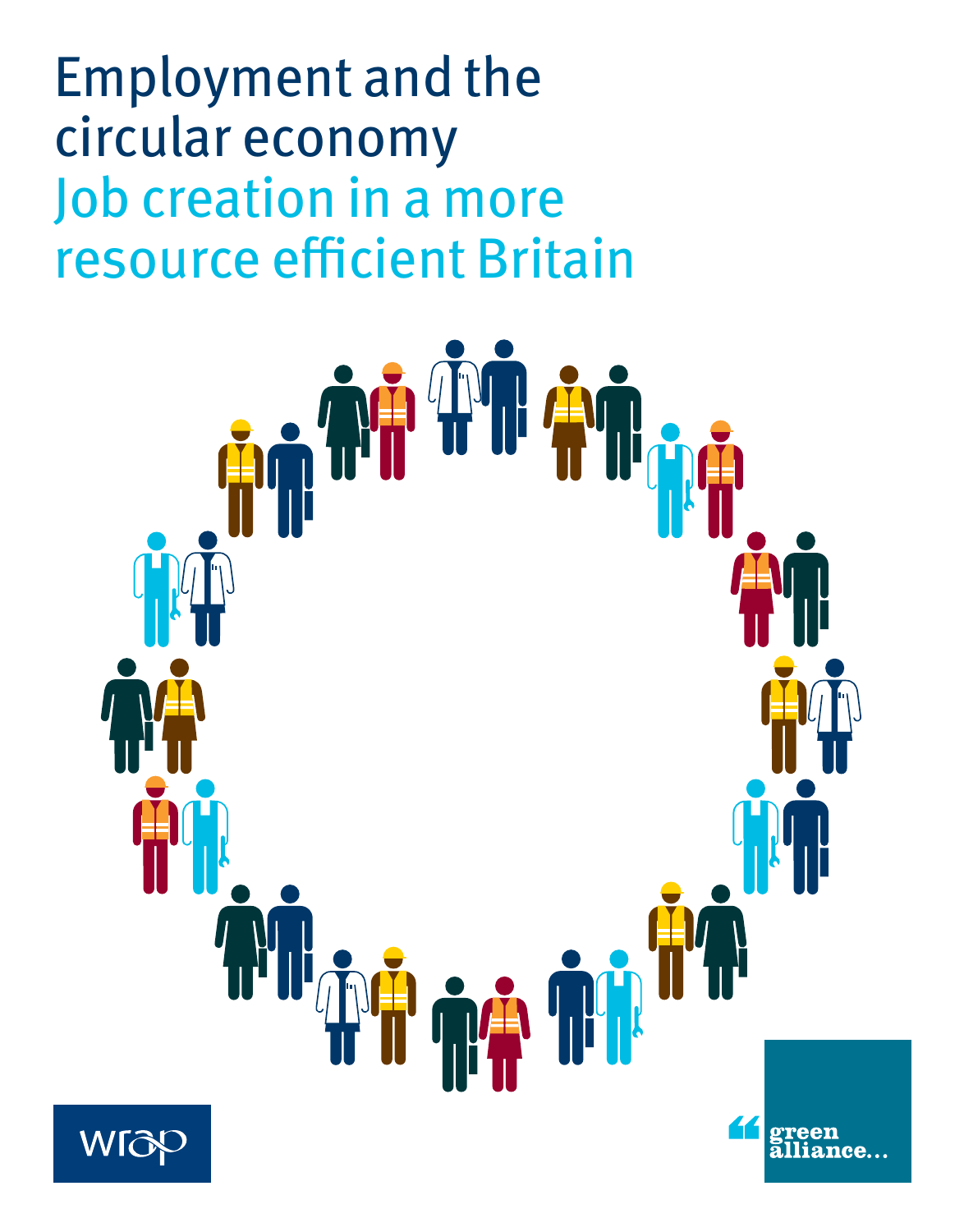# **Employment and the circular economy** Job creation in a more resource efficient Britain by Julian Morgan\* and Peter Mitchell\*\*

### **Green Alliance**

Green Alliance is a charity and independent think tank focused on ambitious leadership for the environment. We have a track record of 35 years, working with the most influential leaders from the NGO, business, and political communities. Our work generates new thinking and dialogue, and has increased political action and support for environmental solutions in the UK.

\*Julian Morgan is Green Alliance's chief economist.

#### **WRAP**

WRAP's mission is to accelerate the move to a sustainable resource efficient economy through reinventing how we design, produce and sell products, rethinking how we use and consume products, and redefining what is possible through recycling and reuse.

It works, uniquely and by design, in the space between governments, businesses, communities, innovative thinkers and individuals – forging partnerships and developing ground-breaking initiatives to help the UK use resources more sustainably.

\*\*Peter Mitchell is head of economics at WRAP.

#### **Acknowledgements**

We thank, without implicating them in our conclusions, the following individuals who participated in the scenario workshop: Susanne Baker, EEF; John Barrett, Leeds University; Dustin Benton and Tamsin Cooper, Green Alliance; Will Blyth, Oxford Associates; Dan Coleman, the Department of Business Innovation and Skills; Gev Eduljee, SITA; Josh Fothergill, IEMA; Ray Georgeson, Resource Association; Roxarne Owen, Business in the Community; Julie Hill; Patrick Mahon, WRAP; and Chris Sherrington, Eunomia.

Green Alliance 36 Buckingham Palace Road London SW1W 0RE 020 7233 7433

ga@green-alliance.org.uk www.green-alliance.org.uk blog: greenallianceblog.org.uk twitter: @GreenAllianceUK

The Green Alliance Trust Registered charity no. 1045395 Company limited by guarantee (England and Wales) no. 3037633 Registered at the above address

#### WRAP

21 Horse Fair, Banbury Oxon OX16 0AH 01295 819900

aboutwrap@wrap.org.uk www.wrap.org.uk blog: wrap.org.uk/blog twitter:@WRAP\_UK

#### WRAP

Registered charity no. 1159512 Company limited by guarantee (England and Wales) no. 4125764 Registered at the above address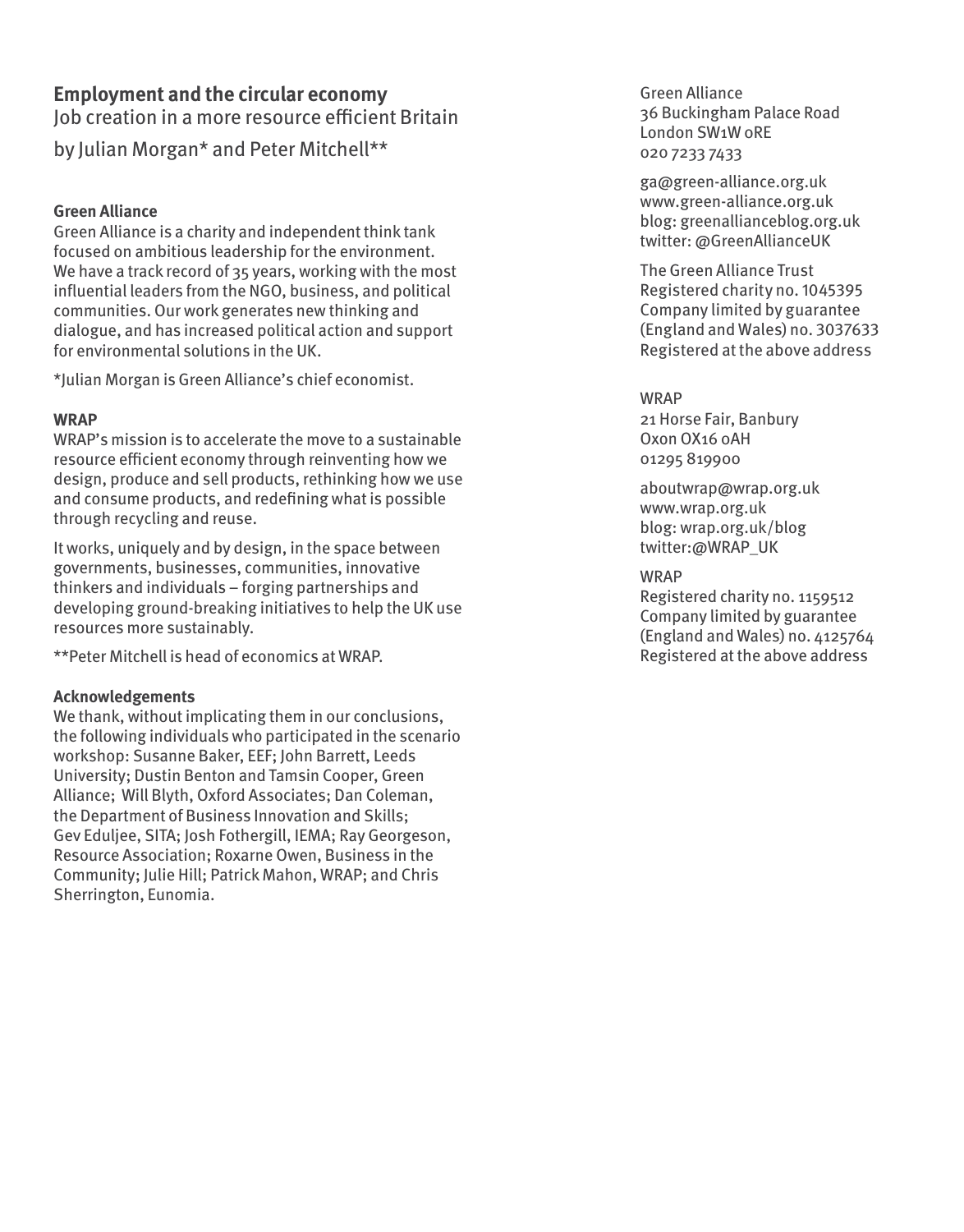| Contents | Summary                                                    |    |
|----------|------------------------------------------------------------|----|
|          | The growth of the circular economy                         | 4  |
|          | The labour market in Britain                               |    |
|          | Employment patterns in the circular economy                | 10 |
|          | The potential impact of circular economy<br>growth on jobs | 13 |
|          | Conclusion                                                 | 20 |
|          | Endnotes                                                   | 22 |
|          |                                                            |    |

© Green Alliance, 2015

Green Alliance's work is licensed under a Creative Commons Attribution-Noncommercial-No derivative works 3.0 unported licence. This does not replace copyright but gives certain rights without having to ask Green Alliance for permission.

Under this licence, our work may be shared freely. This provides the freedom to copy, distribute and transmit this work on to others, provided Green Alliance and WRAP are credited as the authors and text is unaltered. This work must not be resold or used for commercial purposes. These conditions can be waived under certain circumstances with the written permission of Green Alliance. For more information about this licence go to http:// creativecommons.org/licenses/ by-nc-nd/3.0/

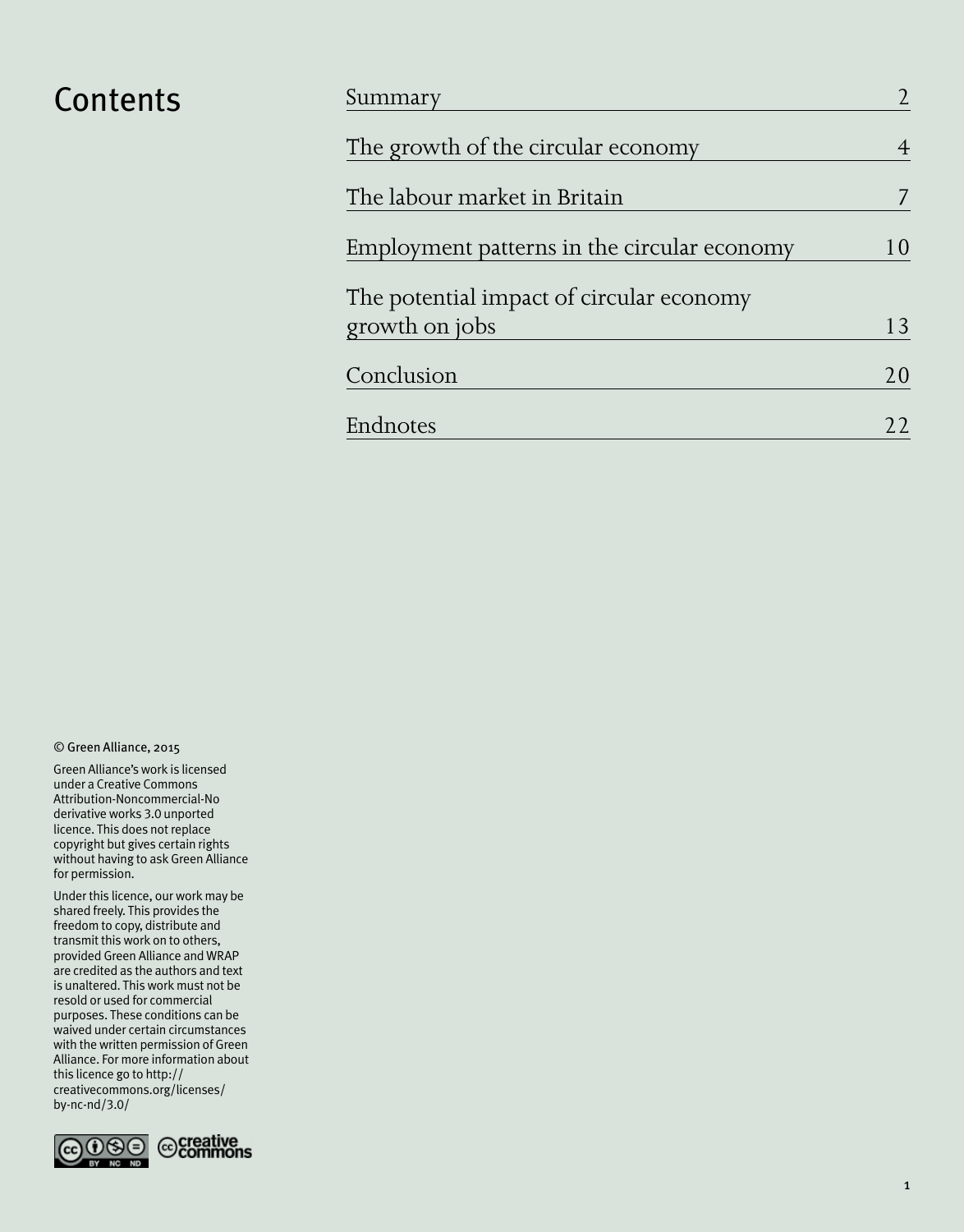# **Summary**

Britain faces huge economic challenges in its use of labour and scarce natural resources. Although unemployment is now falling, the risk of being out of work is higher in some regions and for some types of occupations. While Britain has significantly increased its resource efficiency in recent years, supply risks in an increasingly competitive global economy mean that we need to get better at using natural resources.<sup>1</sup> The analysis in this study shows that these challenges are linked, as improving our resource efficiency can make a valuable contribution to improving Britain's labour market situation.

One route to improving resource efficiency is to develop what is known as a 'circular economy'. This involves keeping products and resources in use for as long as possible through recovery, reuse, repair, remanufacturing and recycling.<sup>2</sup> In addition to protecting the environment, this potentially offers substantial economic benefits.<sup>3</sup> These include greater economic stability through increased resource security and new business and employment opportunities from an expanding sector. This study focuses on the latter aspect and aims to identify the scope for the growth of the circular economy to offer new jobs.

Britain is already experiencing significant labour market challenges, such as persistent high unemployment in some regions and declining employment in mid-level occupations. The labour market exhibits significant regional and occupational mismatch, meaning that available employment opportunities are often not well aligned, either with where the unemployed live, or with the experience they have from their previous occupations. Labour market mismatches are thought to account for around three percentage points of the unemployment rate and are likely to have played a significant role in the rise in unemployment since the start of the financial crisis.<sup>4</sup>

Unlike many studies in this area, we have not limited our analysis to a simple quantification of the number of jobs that could be created in an expanded circular economy. Although such calculations are useful to give a sense of the employment needs of a growing sector, they are not informative about the opportunity for improving the national labour market situation. They tend to ignore how the growth will interact with other parts of the economy, ie whether new jobs will be genuinely additional and reduce unemployment, or whether they will simply displace existing ones.

Instead, we place the growth of circular economy employment in the broader context of the British labour market. We have considered the regional and occupational patterns of employment in recycling, reuse and remanufacturing activities and how they may develop in the future. We ask, what is the potential to create jobs in high unemployment regions, or in occupations that correspond with the skills of the unemployed? And, what contribution can a growing circular economy make to the phenomenon of declining mid-level occupations?

To answer these questions, we have looked at British labour market trends and drivers and developed three distinct scenarios for the potential expansion of the circular economy to 2030.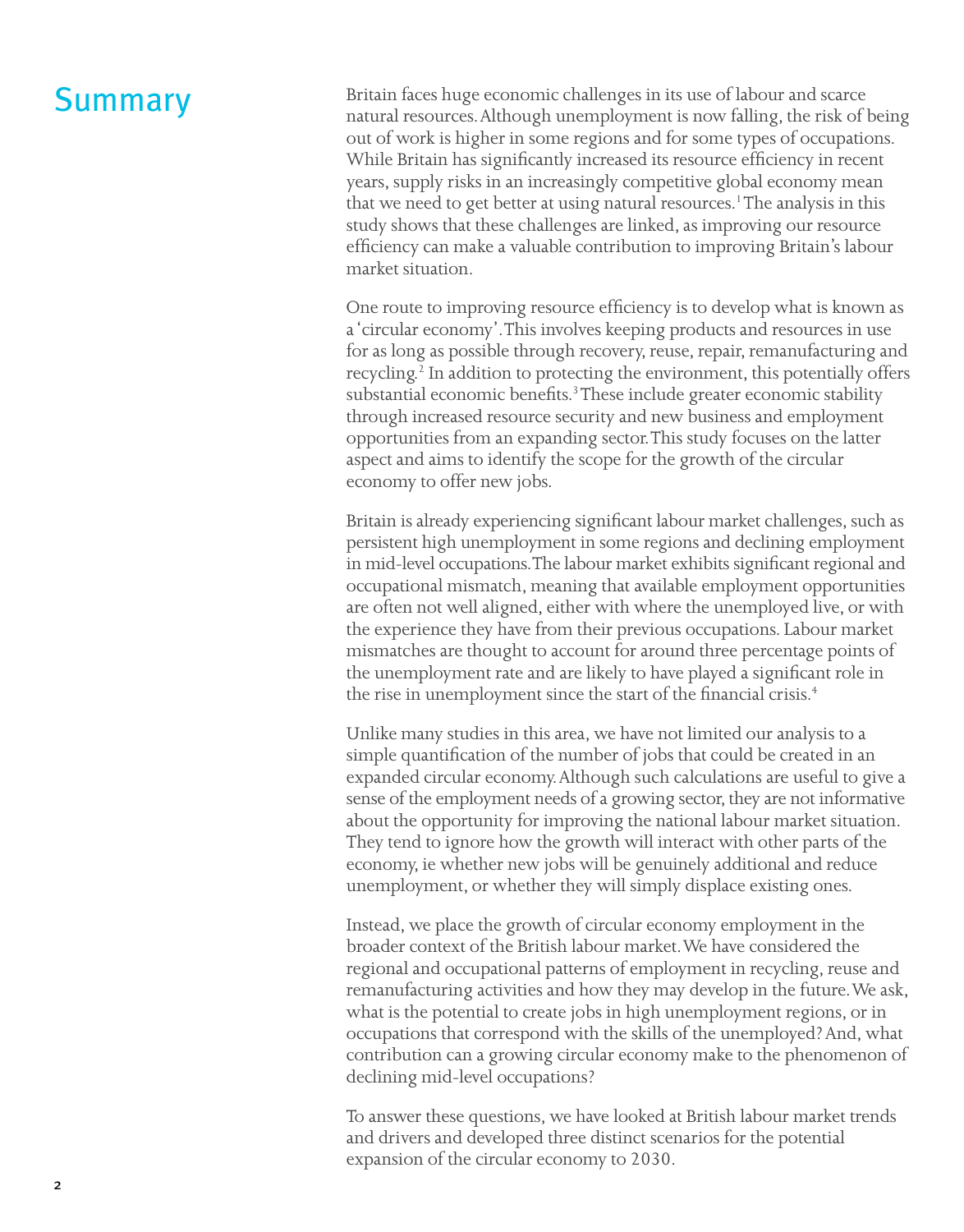The first scenario involves no new initiatives and a very limited increase in the 'circularity' of the economy. The second envisages a continuation on the current trajectory, with significant further increases in recycling and remanufacturing likely. Our third scenario is really transformational, with substantial progress in recycling and remanufacturing, but also major development of the reuse, servitisation and biorefining sectors.

We discussed these scenarios with a group of experts and sought their qualitative assessment of likely labour market impacts, although we retain responsibility for our conclusions.

To illustrate each scenario we undertook quantitative analysis that suggests that growth in the circular economy can be expected to have lasting beneficial effects on the labour market. This is because, whilst these activities tend to be efficient in their use of natural resources, they can be relatively intensive in their use of labour, compared with the activities they replace. They have the capacity to create dispersed employment that could potentially be undertaken by those currently unemployed, or those losing mid-level skilled positions due to industrial change.

Our calculations are based on assumptions, and are illustrative rather than definitive, but we have erred on the side of caution in deriving them. They suggest that by 2030, on the basis of the current development path, the circular economy could create over 200,000 gross jobs and reduce unemployment by about 54,000. It could also have the potential to offset around seven per cent of the expected decline in skilled employment to the year 2022.

More extensive expansion of circular economy activities could more than double these figures, creating around half a million jobs (gross), reducing unemployment by around 102,000, and potentially offsetting around 18 per cent of the expected loss in skilled employment over the next decade.

This publication gives an overview of our findings. A more detailed report of this work is available, providing full information on the analysis, calculations and data sources.<sup>5</sup>

|                                                                                             | <b>Scenario one</b><br>No new<br><i>initiatives</i> | <b>Scenario two</b><br>Current<br>development<br>rate | <b>Scenario three</b><br><b>Transformation</b> |
|---------------------------------------------------------------------------------------------|-----------------------------------------------------|-------------------------------------------------------|------------------------------------------------|
| Gross jobs growth <sup>6</sup>                                                              | 31,000                                              | 205,000                                               | 517,000                                        |
| Net job creation <sup>7</sup>                                                               | 10,000                                              | 54,000                                                | 102,000                                        |
| Unemployment rate fall                                                                      | 0.02%                                               | 0.15%                                                 | 0.28%                                          |
| % offset of predicted decline<br>in skilled employment over<br>the next decade <sup>8</sup> | 1.3%                                                | 6.8%                                                  | 17.7%                                          |

**"Growth in the circular economy can be expected to have lasting beneficial effects on the labour market."**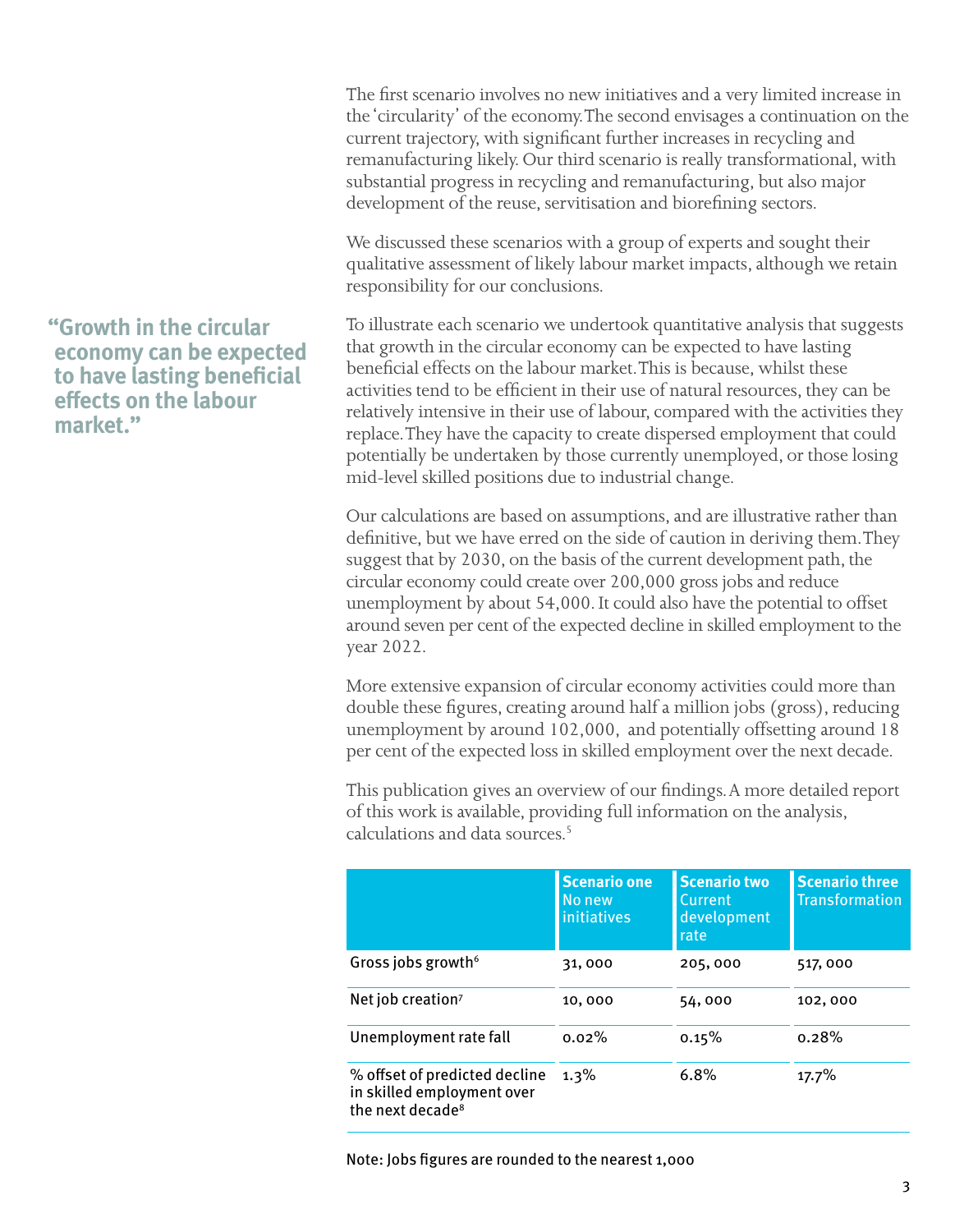# The growth of the circular economy

The UK is becoming more resource efficient.

In 2000, we used 570 million tonnes of materials (biomass, metals and minerals, but excluding fossil fuels) in economic activity, with around 40 per cent ending up as waste; fewer than 50 million tonnes came from recovery and recycling activities. The amount of imported materials was also more than double the amount being recycled. The waste and recycling industry generated sales revenue of more than  $£6.5$  billion from collection, treatment, disposal, recycling and wholesale of recovered materials, and it employed around 75,000 people.



By 2010, although the economy had expanded by 20 per cent, and the population had increased by six per cent, the UK was using fewer resources, at 540 million tonnes, with around 30 per cent ending up as waste. The amount of material recycled had more than doubled to around 115 million tonnes, and was similar to the amount of materials imported. Sales turnover in the waste and recycling sector had nearly tripled, to over  $£19$  billion, and the industry employed around 130,000 people.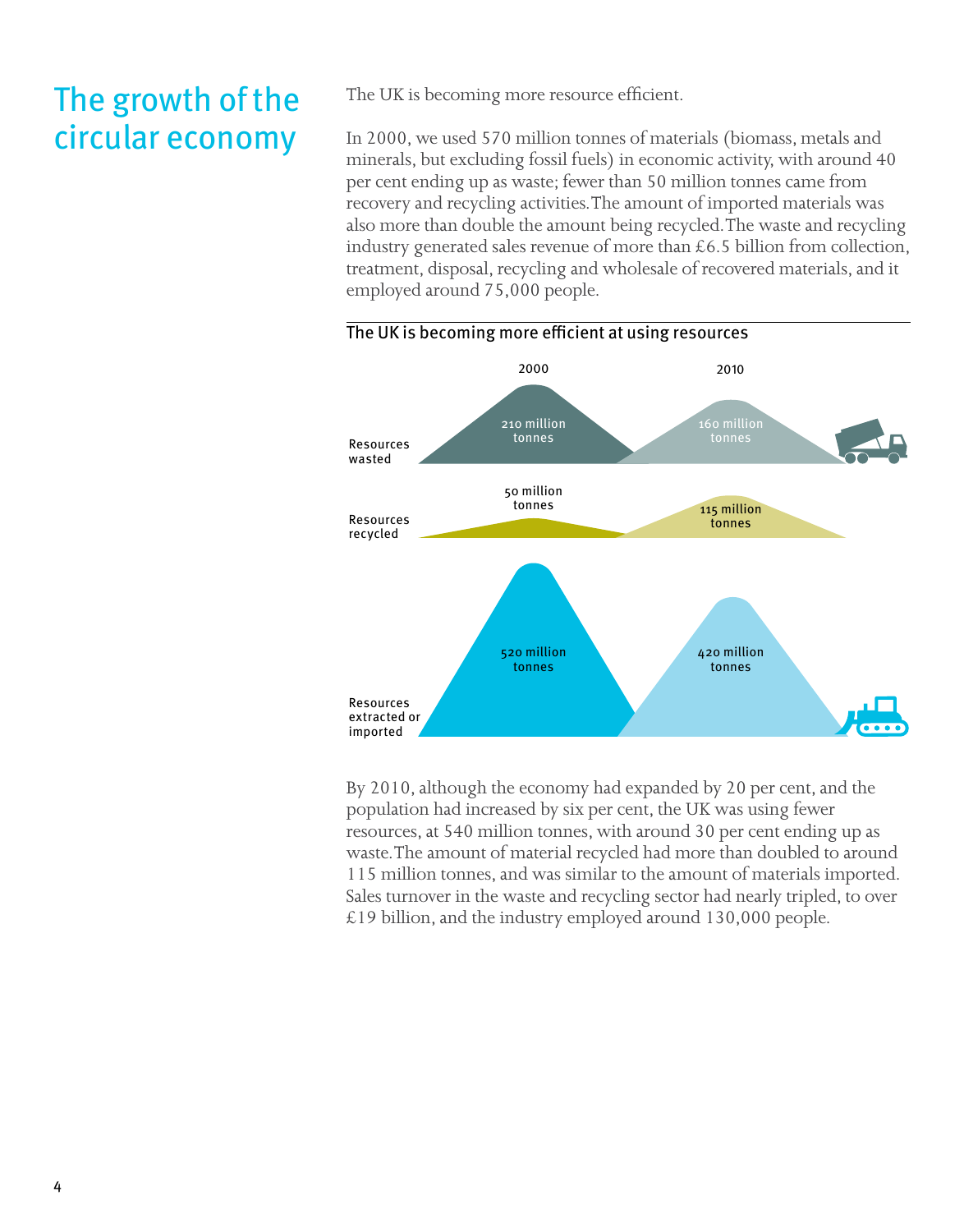### The parameters of our analysis

For the scope of our analysis, we have assumed that the following activities, excluding energy inputs, comprise the circular economy:<sup>9</sup>

#### **1 Reuse**

Finished products are worth much more than the raw materials they are composed of and direct reuse preserves the most value and embodied energy in products. For example, a reused iPhone retains around 48 per cent of its original value, whereas its value as recyclate is just 0.24 per cent of its original value.<sup>10</sup>

#### **2 Closed loop recycling**

This involves using waste to make new products without changing the inherent properties of the material being recycled. Examples include bottle to bottle or speciality alloy to speciality alloy recycling. It can also cover recycling where the product changes but the quality of the material is maintained, eg a plastic bottle made of polyethylene terephthalate (PET) to a toy made of the same.

#### **3 Open loop recycling**

Otherwise known as downcycling, this uses recovered materials to create products that have lower value compared to those produced in closed loop recycling, for example turning glass containers into aggregate.

#### **4 Biorefining**

For industries creating biowaste, biorefining extracts small quantities of valuable materials (such as proteins or speciality chemicals) or converts waste into energy.

#### **5 Repair and remanufacturing**

Where a product needs repair or reconditioning before it can be used again, remanufacturing preserves the most value. Analysis suggests remanufacturing saves at least 70 per cent of the materials required to manufacture new goods.<sup>11</sup>

#### **6 Servitisation**

This refers to any system which increases the effective use of assets. It can include leasing and moving from providing products to services instead, thereby deferring consumption of new assets. Many examples are B2B (business to business), such as Xerox leasing photocopiers and printers, Interface's carpet business or Philips 'pay per Lux', but there are also B2C (business to customer) or even C2C (customer to customer) examples, such as Airbnb, Streetcar and Campinmygarden.com.<sup>12</sup>

**"Between 2000 and 2010, sales turnover in the waste and recycling sector had nearly tripled, to over £19 billion."**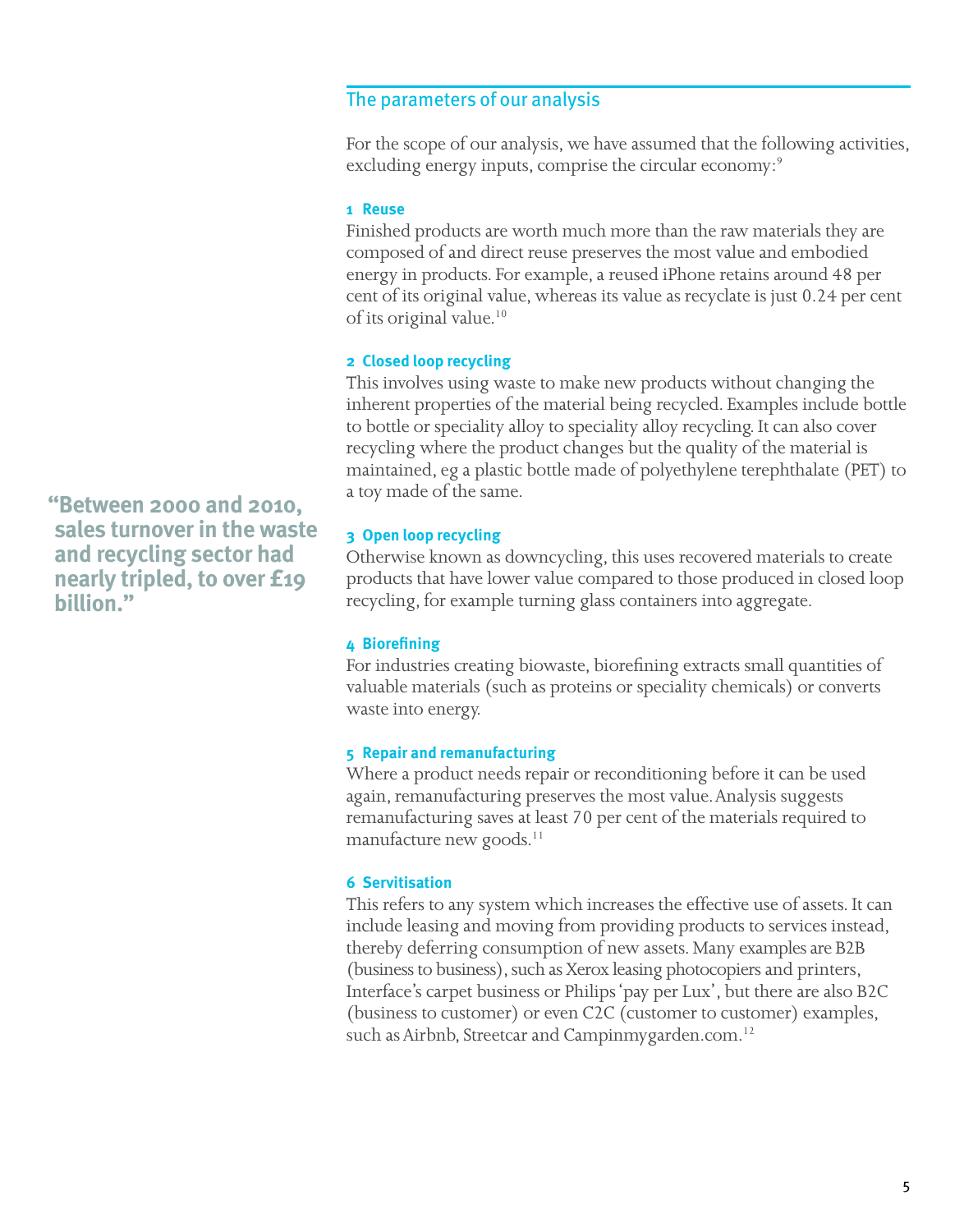Analysis of the circular economy is inevitably hampered by the fact that economic statistics are still adapting to the growth of these new activities. For this reason we have carried out the best possible mapping we could with official ONS data. This approach is set out in very broad terms below. Such a mapping has its limitations as, for instance, no direct links can be found for biorefining, and the coverage of reuse and servitisation is far from ideal.

While the nature of circular economy activities is likely to evolve, employment in businesses currently operating in repair, reuse, recycling and rental and leasing sectors can be seen as providing useful proxies for the scale of the circular economy as it currently stands.

# Mapping circular economy activities to official data

| Circular economy activity      | Best proxies in current ONS data                                           |
|--------------------------------|----------------------------------------------------------------------------|
| Reuse                          | Retail of second hand goods in store                                       |
| Closed and open loop recycling | Waste and recycling<br>Wholesale of waste and scrap                        |
| Repair and remanufacturing     | Repair of machinery equipment<br>Repair of electronics and household goods |
| Servitisation                  | Renting and leasing                                                        |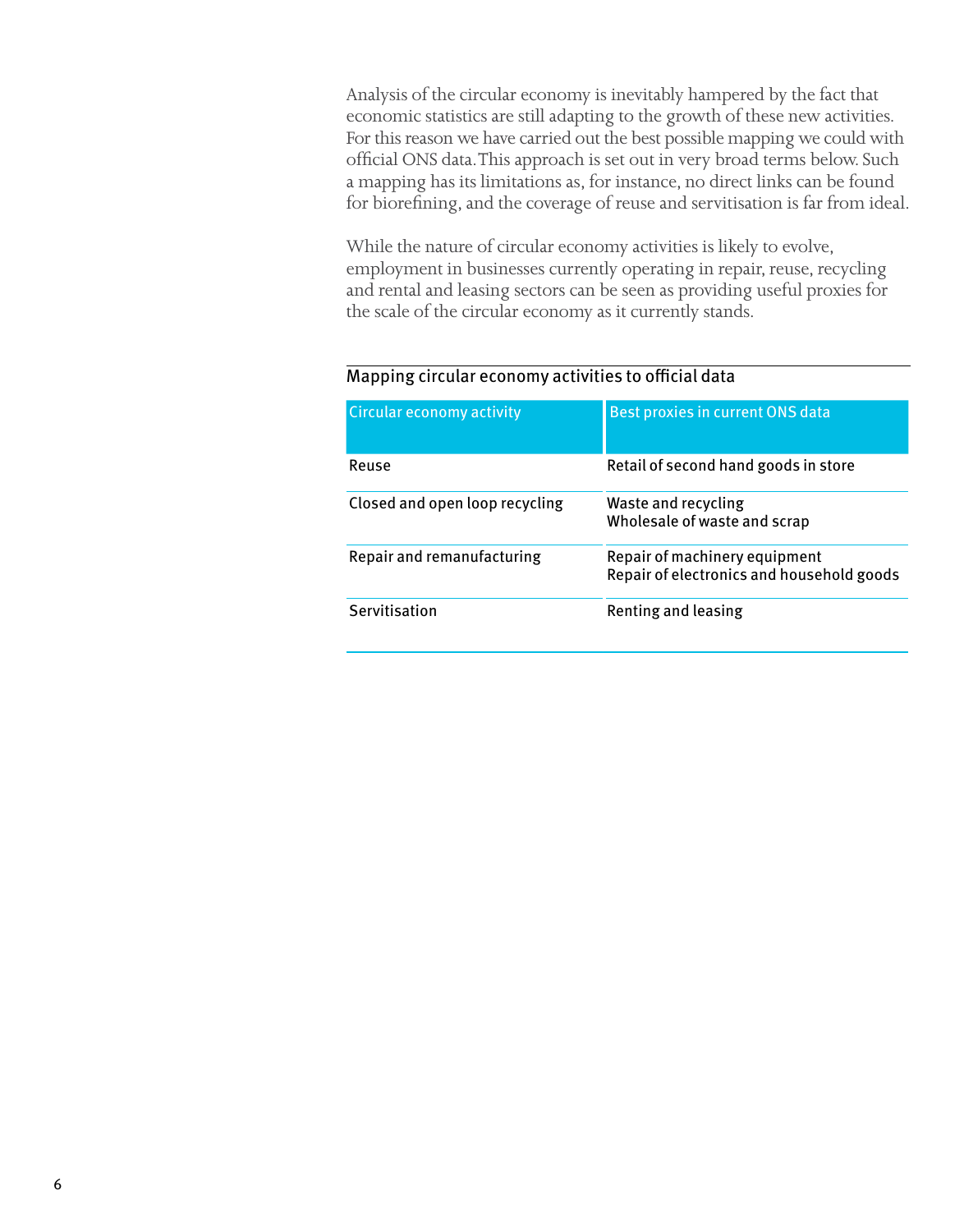# The labour market in Britain

There have been a significant number of studies which report the potential for the circular economy to create employment.<sup>13</sup> Using the definition set out in the previous section, in 2013 overall employment in the rental and leasing, repair and waste and recycling sectors was around 460,000.<sup>14</sup> Employment in waste and recycling activities amounted to 134,000, repair activities had 180,000 and rental and leasing had 148,000. Jobs in waste and recycling and reuse have been rising strongly in recent years, even at a time of considerable weakness in the overall economy. By contrast, employment in rental and leasing activities has been falling.

But if we only focus on the numbers employed (gross jobs), we cannot say much about whether growth in the circular economy creates additional (net) jobs or simply replaces or displaces existing ones. A new and growing sector will inevitably displace some employment in other sectors, either via the product market, with purchasing power shifted away from other products, or via the labour market, with the new sector out competing other sectors for the limited pool of suitably qualified labour. As a consequence, net job creation in a growing sector will be lower than gross job creation and can even be non-existent or negative.<sup>15</sup>

Such labour market interactions are typically given less consideration and raise important issues about how the jobs market works. However, they are important for our analysis in determining the likely economic impacts of circular economy growth.

# **Unemployment**

To create net jobs, there must be people unemployed who can take the new jobs. So the number of people who are unemployed provides an upper limit. Unemployment is very unlikely to fall to zero, as some degree of labour market slack is seen as inevitable for two reasons. The first is that, even in boom times, there is always some 'frictional unemployment' when people shift between jobs. The second is a more economic concept, in that low levels of unemployment may be linked with upward pressure on wages and thereby, also inflation. This latter aspect is behind the neoclassical economic concept of a 'natural rate' of unemployment, or 'non-accelerating inflation rate of unemployment' (NAIRU) which we will use from now on. This is intended to represent the lowest sustainable rate of unemployment.

In the summer of 2014, the average unemployment rate in Britain was six per cent of the labour force.<sup>16</sup> Typical estimates of the NAIRU are around five per cent, albeit with large uncertainty, and this is what unemployment had been for much of the decade before the recent financial crisis. The idea behind the NAIRU is that it would be possible to cut unemployment to about five per cent but, reducing unemployment further might encounter inflationary pressure. This would require the Bank of England to tighten monetary policy to cool the economy and return unemployment to the NAIRU.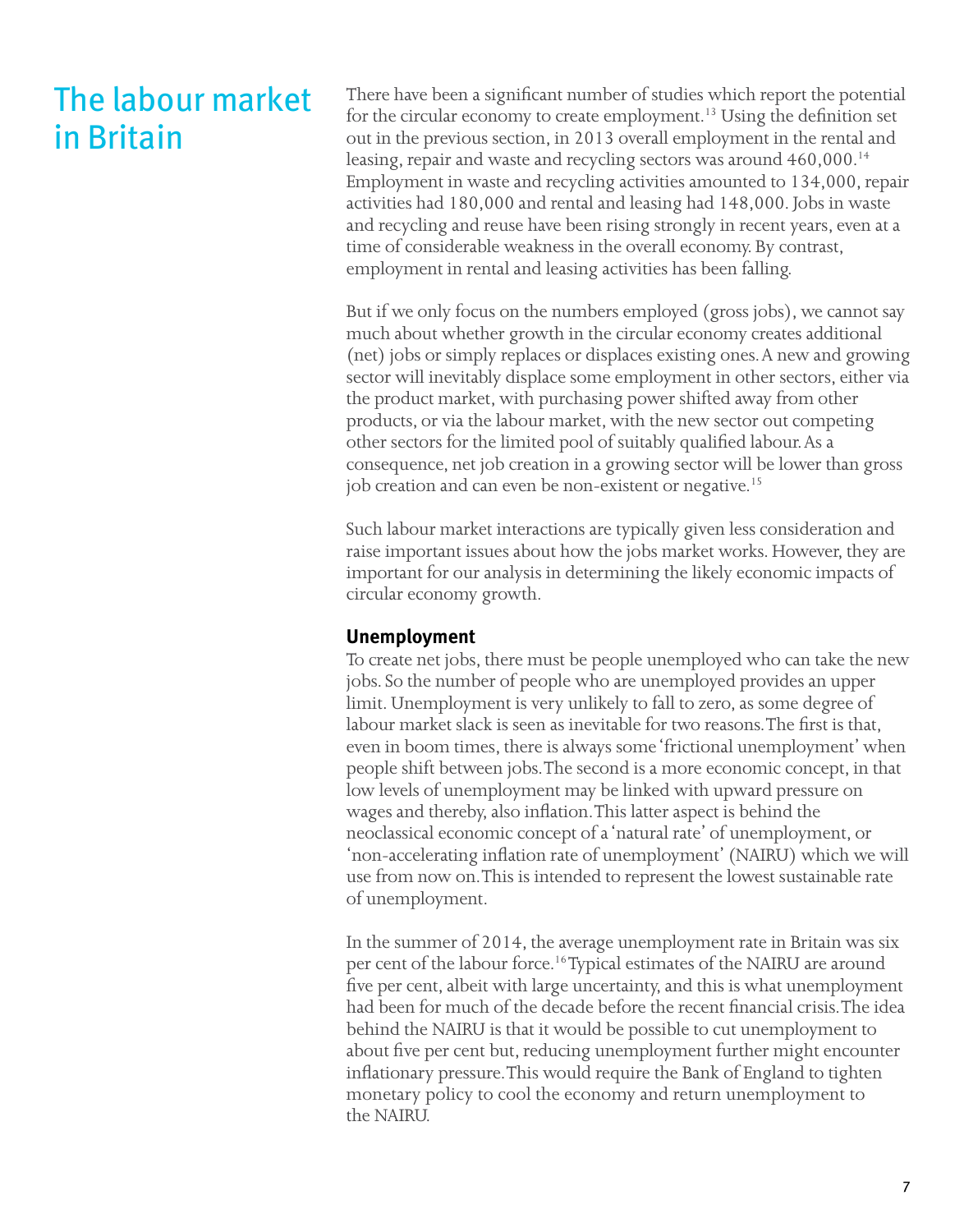The notion of a NAIRU is challenged by some economists who see the economy as potentially stuck with a permanent lack of demand and high unemployment. If this is the case, then there may be considerable scope for a growing sector, such as the circular economy, to contribute to reducing unemployment and creating net jobs. However, many mainstream economists, while recognising the potential for some persistence in high unemployment following recessions, would question how long an economy can remain demand deficient; they believe that market forces would ultimately drive unemployment to its NAIRU. And, if the NAIRU is fixed, there would appear to be little scope for a growing, or shrinking, sector to have any lasting impacts on overall employment.

### **Structural mismatch**

While there is significant debate about the determinants of the NAIRU, the notion of 'structural mismatch' is often cited; it occurs if there are differences in the characteristics of the unemployed and available jobs.<sup>17</sup> There can be a number of dimensions to this, with particular emphasis on geographical mismatch, eg unemployment in the north, vacancies in the south; or skills mismatch, eg high skill vacancies and low skill unemployed.

And the data suggest that such mismatches may be important in Britain:

- There is substantial variation in the unemployment rate across British regions. It remains substantially higher in the former industrial heartlands of the North East (9.3 per cent), West Midlands (7.5 per cent), Yorkshire and the Humber (seven per cent), and the North West (6.7 per cent). It is also above the national average in London  $(6.6 \,\mathrm{per\,cent})$ .<sup>18</sup>
- There is considerable variation in the unemployment rate depending on last occupation, ranging from 1.6 per cent for professionals to 9.7 per cent for elementary occupations. By and large, managers and professional occupations exhibit the lowest unemployment rates, whilst lower skilled positions, for instance in sales and customer services and plant and machinery operatives, tend to have the highest unemployment rates $19,20$
- Low skilled occupations also make up the bulk of the long term unemployed, although there is also a significant share of the long term unemployed (12.6 per cent) coming from those with a background in skilled trades.

Some research has found that structural mismatch has had a significant effect on unemployment in Britain and its increase since the start of the financial crisis. One study finds that around three percentage points of the unemployment rate can be related to mismatch, while another finds that up to a third of the rise in unemployment since the start of the crisis could be down to this factor. 21,22

**"Structural mismatch has had a significant effect on unemployment in Britain and its increase since the start of the financial crisis."**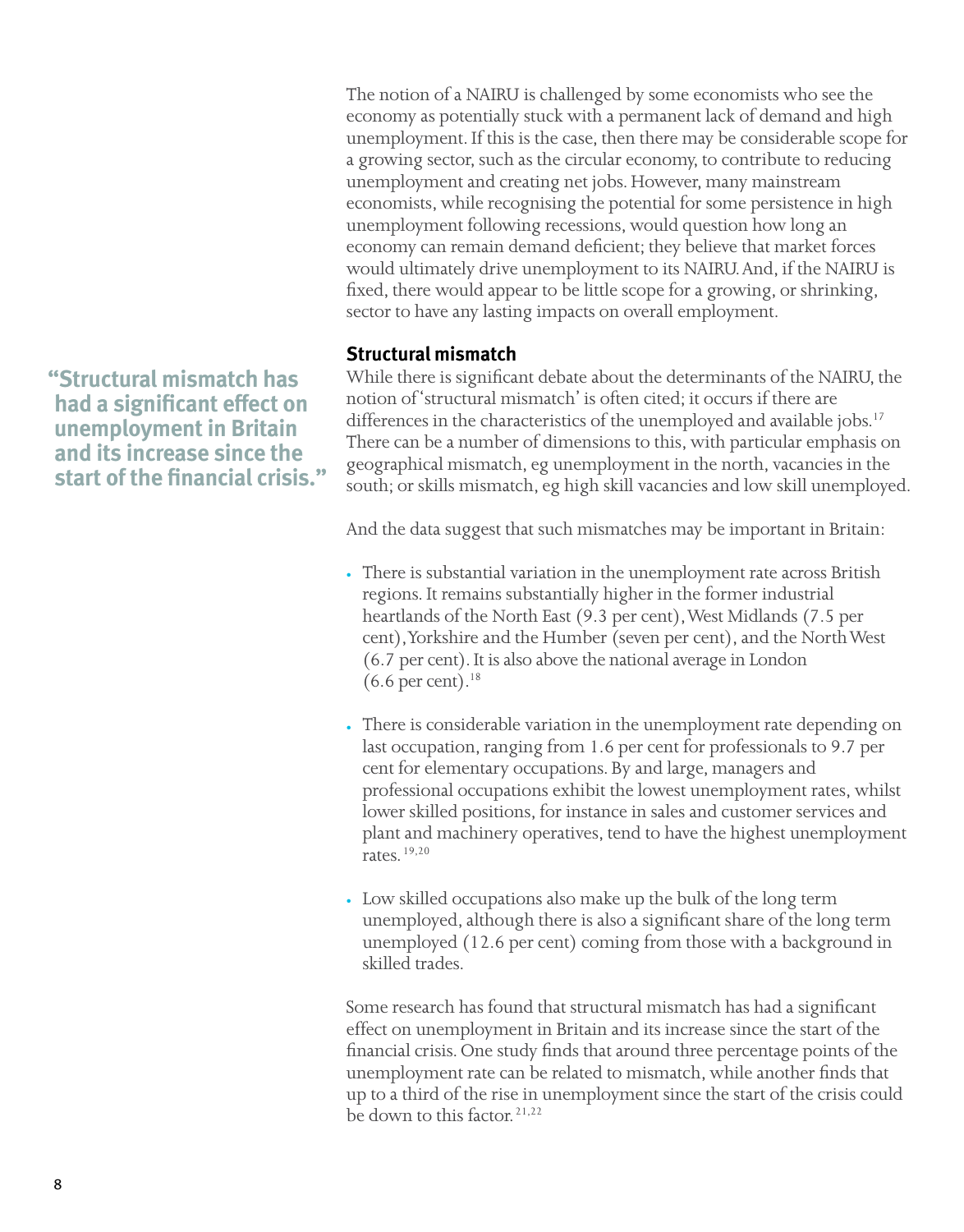**"Changes in the nature of work are leading to losses of mid-level jobs, such as those in skilled trades or plant and machinery operatives."**

# **Changing occupational characteristics of the labour market**

Occupational mismatch may also be exacerbated by the decline of some mid-level occupations. The importance of the changing composition of jobs has been given considerable attention by the Resolution Foundation.<sup>23</sup> Its analysis suggests that changes in the nature of work are leading to losses of mid-level jobs, such as those in skilled trades or plant and machinery operatives, and a polarisation of the labour market into low skilled and low paying, and high skilled and high paying jobs such as managerial or professional posts. This effect is often referred to as a 'hollowing out' of the labour market. A variety of factors may be at work, including technological developments and competition from developing countries removing mid-level jobs.

# **Future trends**

The future of the labour market is the subject of much discussion in the media, covering the roles of technological development, demographics, competition from emerging economies and general societal trends. The UK Commission on Employment and Skills (UKCES) carries out regular comprehensive assessments of the prospects for the UK labour market. In its assessment of the prospects for the period 2012-2022, the UKCES indicated that it expected the fastest growth in occupations for senior managers and professional occupations. Rapid growth was also expected for caring and personal service occupations, reflecting an ageing population. Large falls were expected for some mid-level administrative occupations and some skilled trades and semi-skilled occupations, such as machine operatives.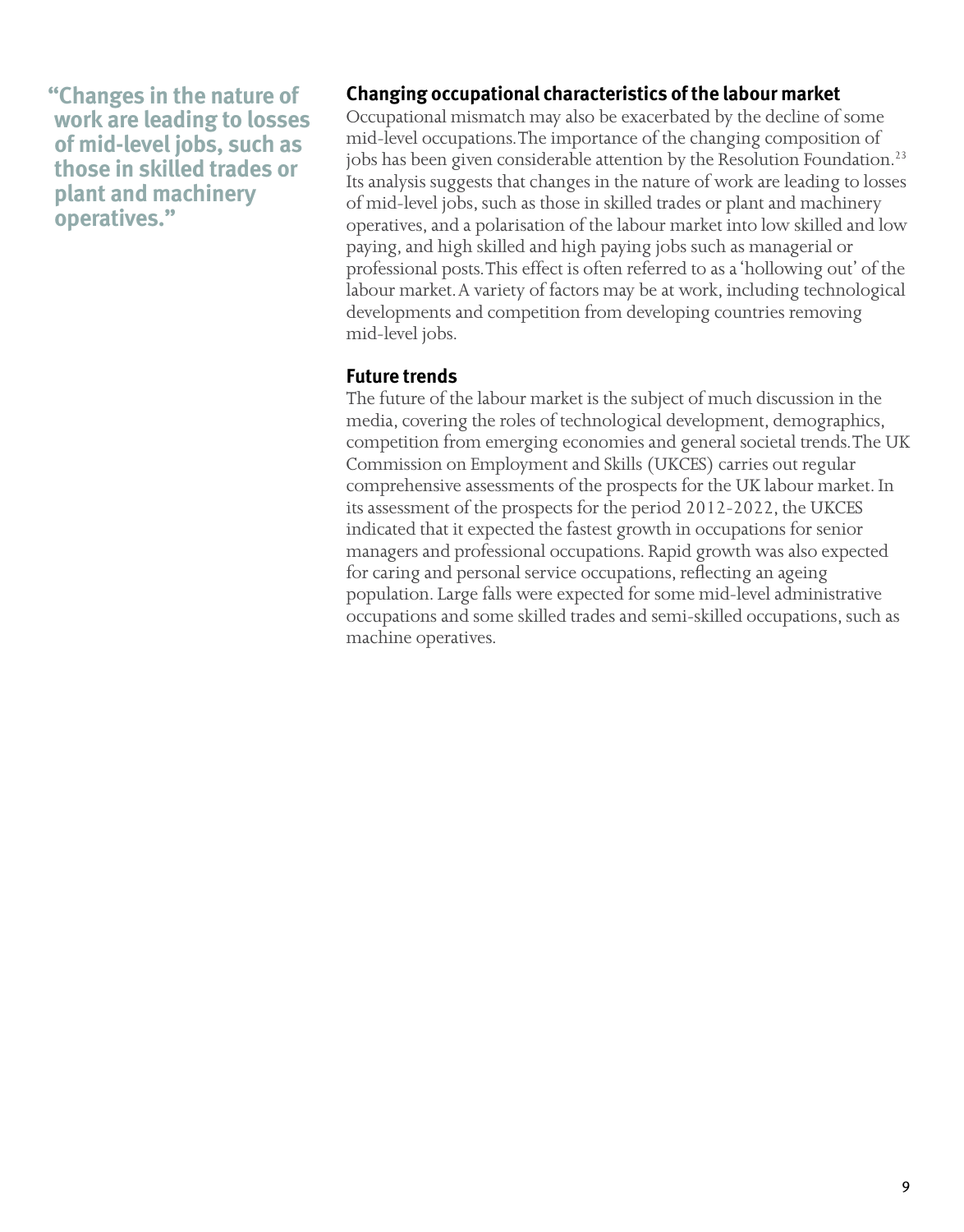# Employment patterns in the circular economy

**"Remanufacturing is likely to be located near to existing manufacturing facilities."**

In this chapter we examine the evidence on employment patterns in the circular economy in terms of location, pay and occupation.This draws together the patterns that we have seen in the data for the circular economy proxy activities, identified at the start of this report, and also evidence from other studies.24 In addition, drawing on the findings of an expert workshop, we have looked ahead to consider how labour market requirements may develop over time.

# **Regional patterns of employment**

# **Data evidence**

Analysis of the data shows that employment in circular economy activities is distributed across Britain, roughly in line with the spread of overall employment. For the waste and recycling sector, as a cross check, one can also look at the location of facilities for collection, sorting and processing of recovered materials, including organic materials. These activities show a somewhat higher concentration in the North East, including Yorkshire and the Humber, and the North West, than is seen in the employment figures.<sup>25</sup>

As there is a lack of employment data for biorefining, we looked at the dispersion of these activities across Britain. Overall, there appears to be a broad geographical spread of biorefining facilities, with the North East (including Yorkshire and the Humber) well represented when compared with its share of overall employment.<sup>26</sup>

# **Study evidence**

Limited evidence from other studies also suggests that circular economy activities tend to offer dispersed employment across the country.<sup>27</sup> An interesting example is provided by WRAP Cymru's Accelerating Reprocessing Infrastructure Development (ARID) project, funded by the European Regional Development Fund through the Welsh government. WRAP Cymru has collected evidence of around 60 gross jobs created to date and there is a spread of employment across Wales.<sup>28</sup>

# **Expert evidence**

With a group of experts we considered possible future developments and the extent to which jobs are likely to be concentrated geographically and the possible nature of this concentration. Our main findings are summarised in the table on page 11.

Reuse and open loop recycling are expected to remain the least geographically concentrated, followed by closed loop recycling, servitisation and biorefining, requiring activity across the country. By contrast, remanufacturing is likely to be somewhat more concentrated, for instance located near to existing manufacturing facilities. Most activities may lead to some displacement of activity in other areas, such as a move away from the production of virgin materials or original manufacturing. However, given existing patterns of trade, most of these impacts are actually more likely to be felt by overseas suppliers.<sup>29</sup>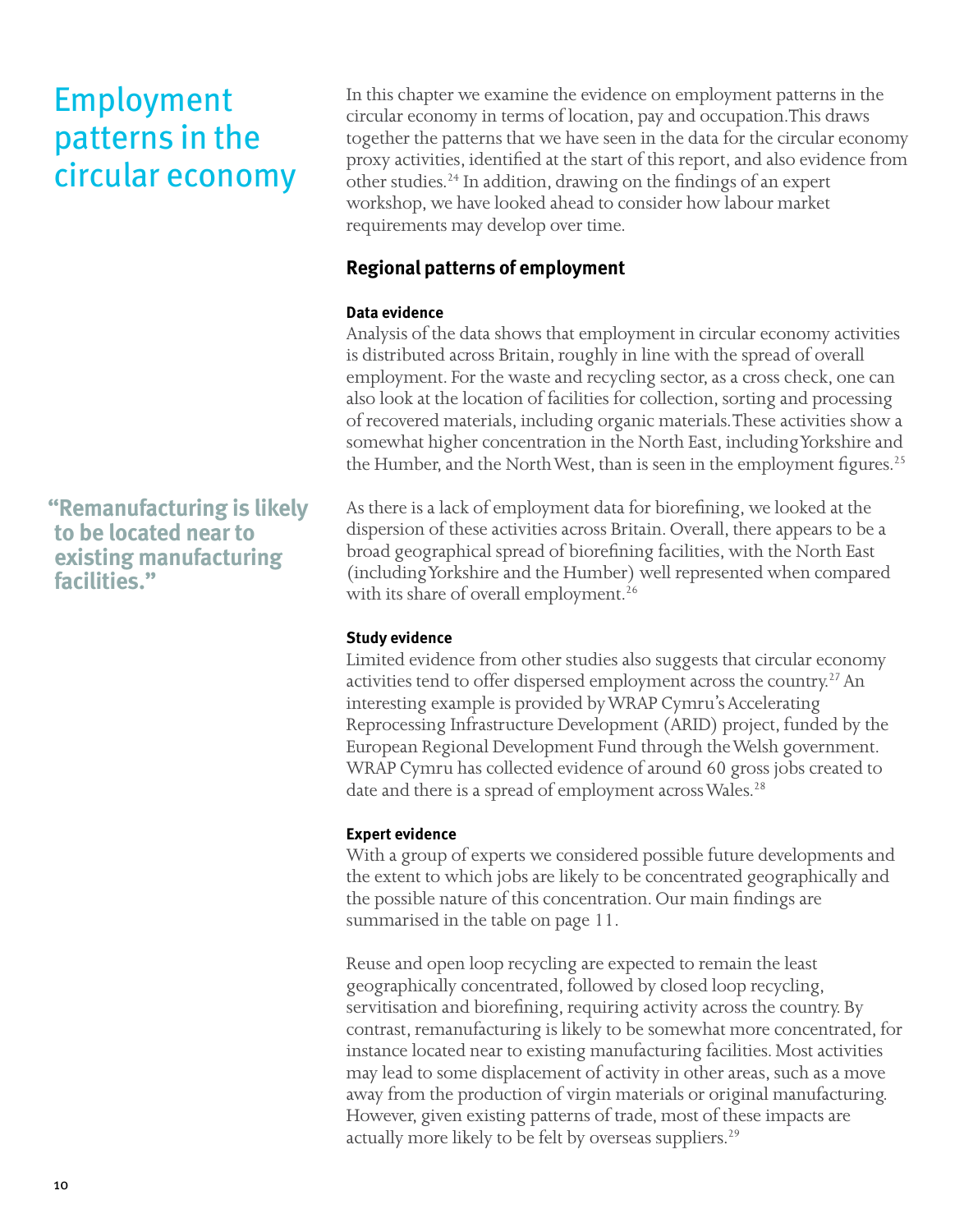#### Potential geographical dispersion of jobs by circular economy activity

| <b>Activity</b>          | Job concentration | <b>Areas of concentration</b>                                                                                           |
|--------------------------|-------------------|-------------------------------------------------------------------------------------------------------------------------|
| Reuse                    |                   | Dispersed throughout the country                                                                                        |
| Closed loop<br>recycling |                   | Near manufacturing sites, logistics and<br>supply chains                                                                |
| Open loop<br>recycling   |                   | Near feedstock and markets, close to<br>major ports                                                                     |
| <b>Biorefining</b>       |                   | Near major ports, consuming industries,<br>manufacturing sites, population centres<br>and sources of domestic feedstock |
| Remanufacturing          |                   | Near manufacturing sites, transport<br>hubs and population centres, with some<br>overseas plants                        |
| Servitisation            |                   | Head office jobs may be in South East<br>and London; back office and servicing<br>jobs may go abroad                    |
| Scale from low           |                   | to high concentration                                                                                                   |

# **Types of jobs**

#### **Data evidence**

According to the data, in 2013 average gross hourly pay across circular economy activities was around £14.50, ranging from £12.60 per hour in rental and leasing activities, to £17.70 for repair of machinery and equipment.<sup>30</sup> In general, these pay rates are in the mid-wage range and, therefore, it is quite likely that growth in the circular economy has the potential to create employment in mid-range posts.

Regarding the occupations involved in the circular economy, the available data suggests that waste and recycling tends to require a comparatively high proportion of lower paid occupations (41 per cent, compared with an average of 21 per cent across all workers). Repair activities require comparatively mid-waged occupations: mainly skilled workers (61-67 per cent compared with an average of 31 per cent across all workers). Many occupations in rental and leasing are also mid-waged (45 per cent).

Jobs in the biorefinery sector are likely to offer a very broad mix of occupations with low to high skill requirements, ranging from plant and crop development, cultivation and harvesting, transport, distribution and storage of feedstock, plant design, deployment, maintenance and repair through to higher skilled work in development, testing and marketing.<sup>31</sup>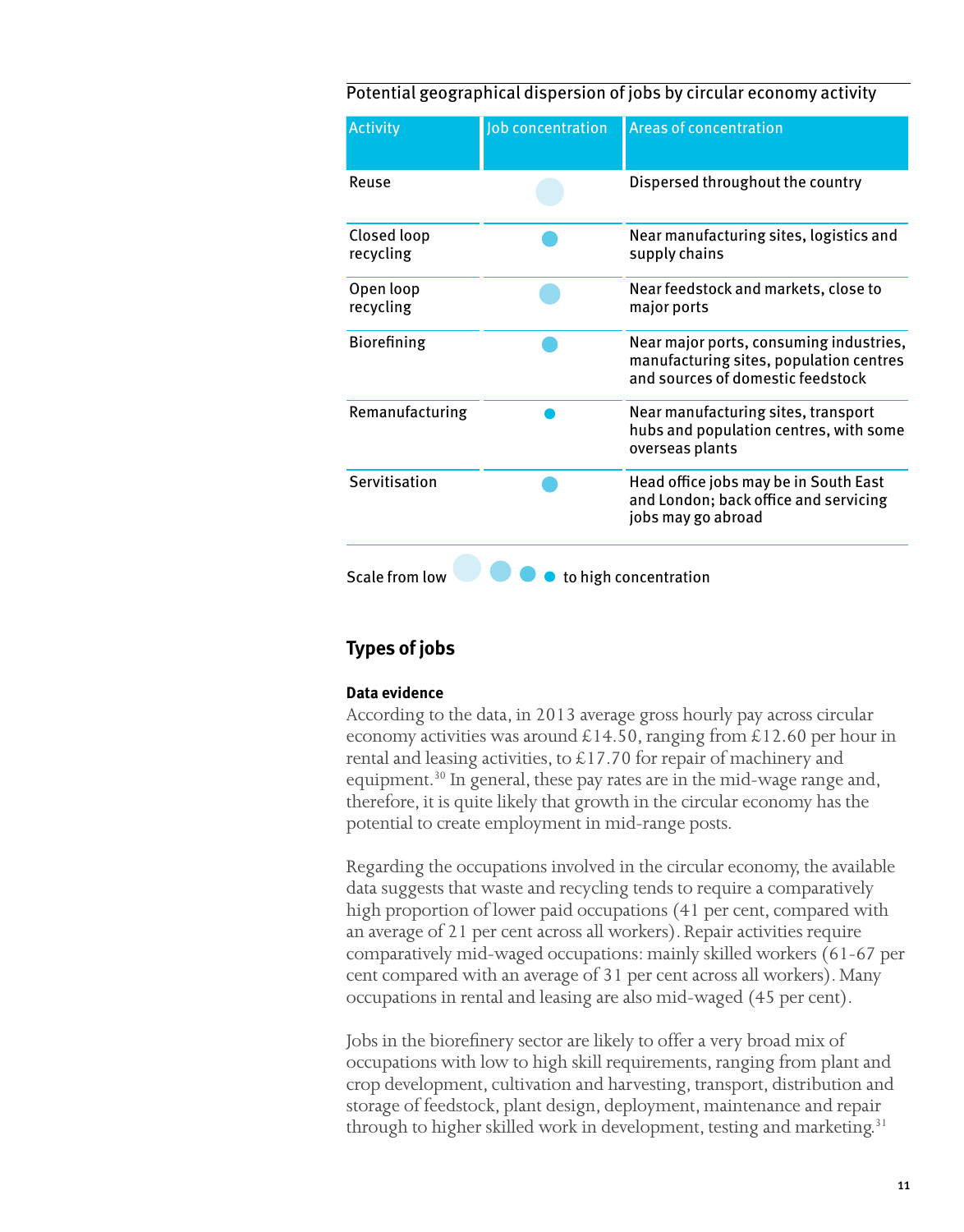# **"The circular economy can generate jobs for a range of skill types."**

#### **Study evidence**

A number of studies confirm that the circular economy can generate jobs for a range of skill types.32 They have found that the recycling and waste management sector offers a larger proportion of low and intermediate skilled employment in the area of collection, handling and processing materials. The ARID project in Wales, previously referred to, also found that the jobs created were primarily low to intermediate skill types. Perhaps not surprisingly, remanufacturing, in common with original manufacturing, tends to require more skilled workers. Indeed, supporting the growth of remanufacturing is likely to require significant investment in training to develop the right skills for the workforce.

#### **Expert evidence**

The experts we consulted were asked to consider the extent to which circular economy activities are likely to continue requiring differing skill levels from the labour force. Drawing on their input, it seems likely that low skilled labour would continue to be a significant proportion for reuse and recycling. Remanufacturing, closed loop recycling and biorefining would continue to require more mid-level skilled employment. Biorefining and, to a lesser extent, servitisation were also thought to need some higher end professional and technical skills. The table below illustrates the likely range of skills needed for open loop recycling, remanufacturing and biorefining.

| <b>Activity</b>       | Low skilled        | <b>Skilled</b>     | Professional |
|-----------------------|--------------------|--------------------|--------------|
| Closed loop recycling | <b>Qio Qio Qio</b> | www                | Ŵ            |
| Open loop recycling   | <b><i>MAND</i></b> | ŤŤ                 | Ŵ            |
| Servitisation         | <b><i>MAN</i></b>  | ŤŤŤ                |              |
| Remanufacturing       | ŤŤ                 | rin rin rin rin ri | m            |
| Reuse                 | m mn mn m          | ŤŤ                 | Ť            |
| <b>Biorefining</b>    |                    |                    |              |

#### Potential skill needs by circular economy activity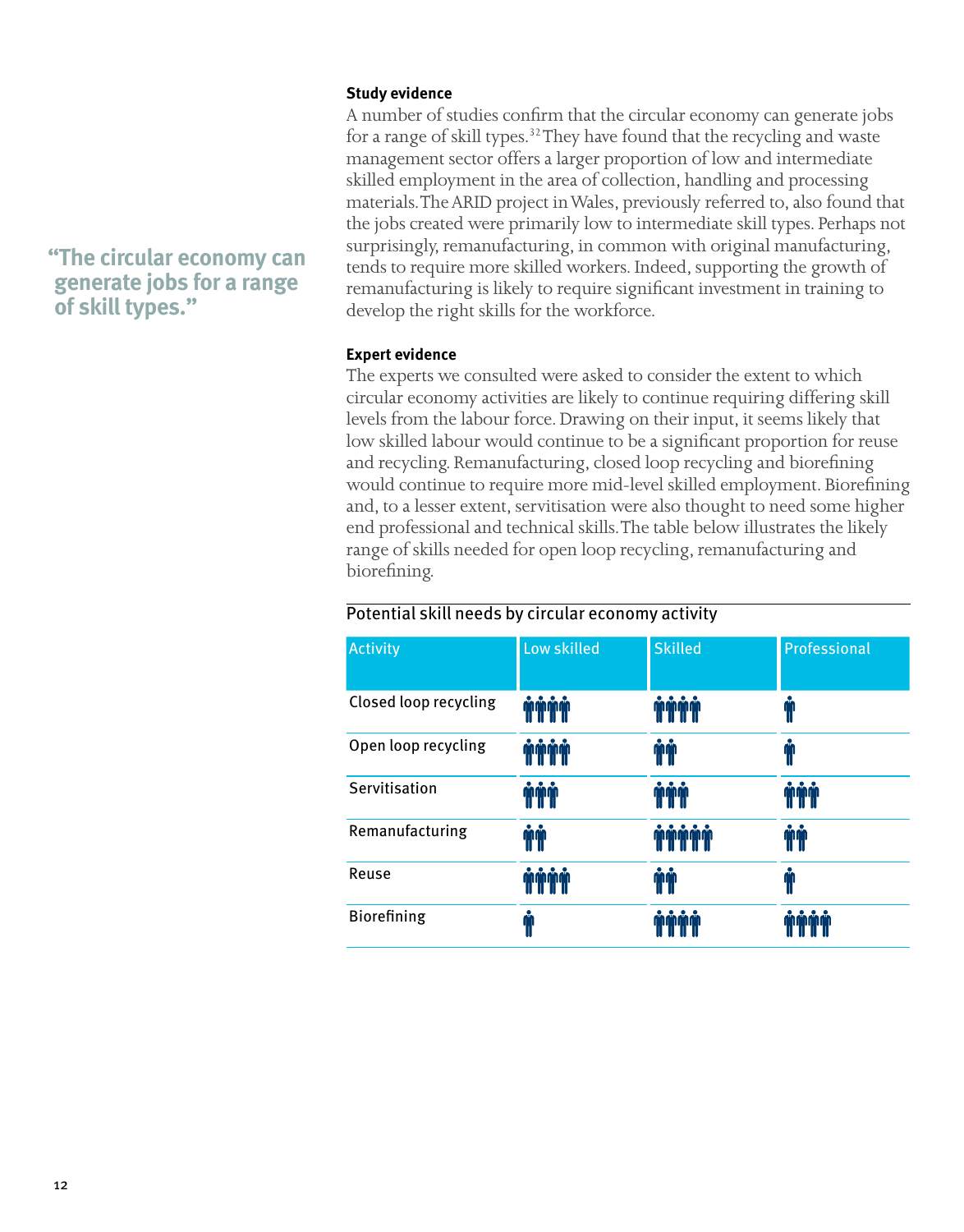# The potential impact of circular economy growth on jobs

We have developed three scenarios representing differing development trajectories for the circular economy and considered which activities might arise under each, and their implications for the labour market. These scenarios relate to the extent of recycling, remanufacturing, reuse, servitisation and biorefining. We consider the potential qualitative impacts on regional and occupational employment and provide an illustrative quantification of the effects.

The scenarios were partly informed by other studies and discussed with our expert panel.33 A recent European Environment Bureau report also discusses some of the factors driving possible future developments.<sup>34</sup> Our scenarios link directly with the circular economy activities identified for this analysis, and their associated labour market impacts.

The first scenario involves no new initiatives and a very limited increase in the 'circularity' of the economy. The second envisages a continuation on the current trajectory, with significant further increases in recycling and remanufacturing. Our third scenario is really transformational, with substantial progress in recycling and remanufacturing, but also major development of the reuse, servitisation and biorefining sectors.

Our quantifications are based on a number of assumptions, outlined in our associated technical report, and are illustrative rather than definitive.<sup>35</sup>They imply the potential for lasting beneficial effects on the labour market from growth in Britain's circular economy. These stem from the capacity of the circular economy to create dispersed employment that could be undertaken by the unemployed, or those losing mid-level skilled positions through industrial change.

We based our calculations on current best estimates of the employment patterns of the main circular economy activities, adjusted in line with the assumed growth in the circular economy under the three scenarios.<sup>36</sup>

We derived estimates for the labour requirements of a growing circular economy and then, where appropriate, subtracted estimates of jobs they are replacing elsewhere in the economy, for instance in the production of virgin materials or new products. We have not explicitly allowed for any changes in employment emerging indirectly in the supply chain, or induced through changes in demand.

According to these calculations, growth of circular economy activities could create 31,000 gross jobs in scenario one, 205,000 in scenario two and 517,000 in scenario three. We describe these as 'gross' in the sense that they are the jobs created before we consider interactions with the rest of the labour market.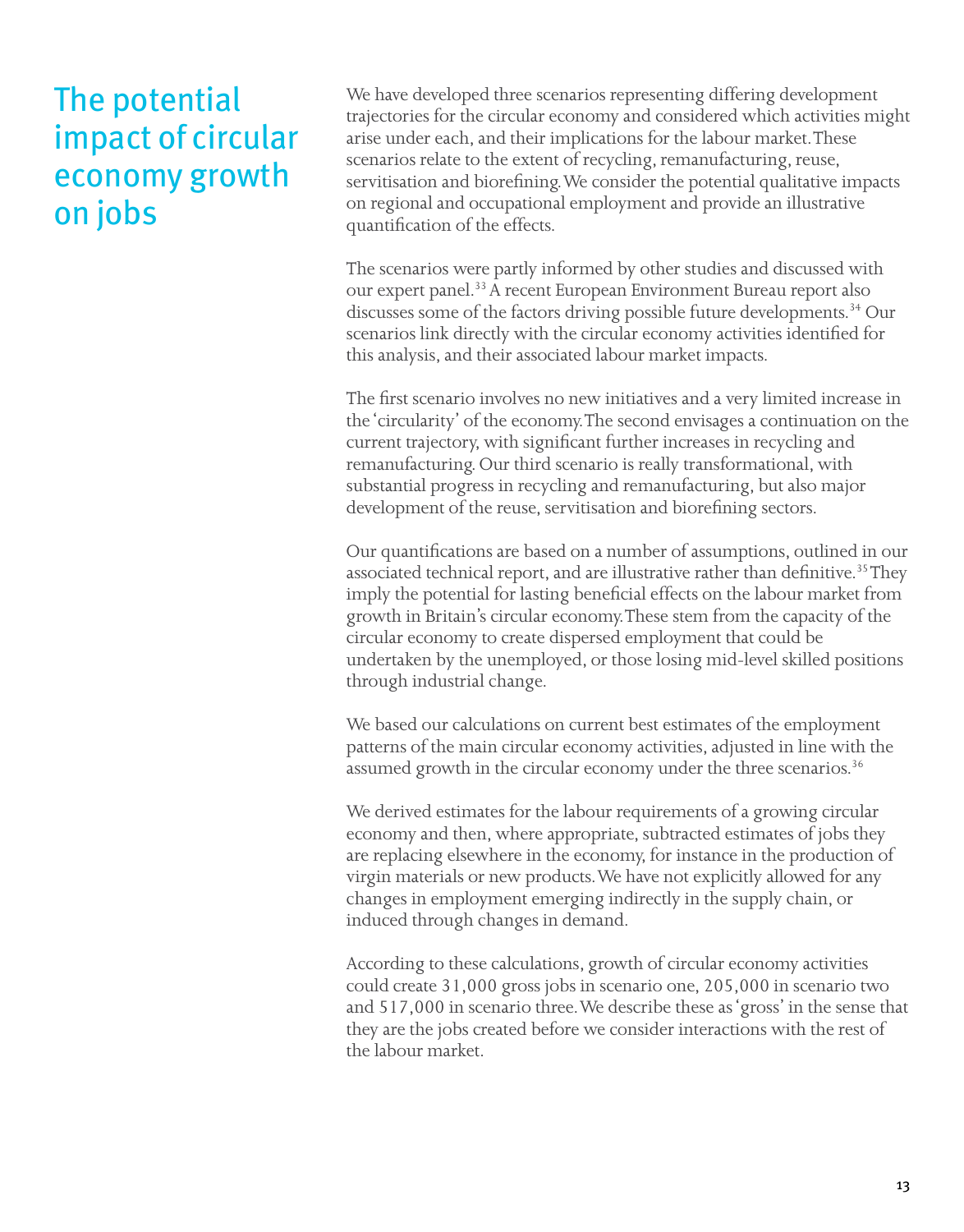The three circular economy development scenarios to 2030: characteristics and potential labour market impacts

| <b>Assumptions</b>                                       |  |
|----------------------------------------------------------|--|
| Recycling rate (all waste streams) <sup>37</sup>         |  |
| Remanufacturing rate (in relevant sectors) <sup>38</sup> |  |
| Reuse                                                    |  |
| Servitisation                                            |  |
| Biorefining                                              |  |
|                                                          |  |
| <b>Jobs market impacts</b>                               |  |
| Overall                                                  |  |
| Geographical dispersion                                  |  |
|                                                          |  |
| Occupations and skills                                   |  |
|                                                          |  |
| <b>Potential gross jobs</b>                              |  |

**"An additional job in a circular economy activity in the North East is most likely to be a net job rather than displacing an existing one."**

# **New or displaced jobs?**

To get a sense of whether such growth would involve expanding overall employment, or would come through displacement of existing employment, we have put it in the context of the current dispersion of unemployment along the regional and occupational dimensions described earlier.

What we found is that job creation in a growing circular economy might amount to only a very small proportion of available labour supply in high unemployment regions such as the North East, so it is much less likely that this growth would put any pressure on the local labour market. In other words, an additional job in a circular economy activity in the North East is most likely to be a net job rather than displacing an existing one. Other regions, including the North West, Yorkshire and the Humber, West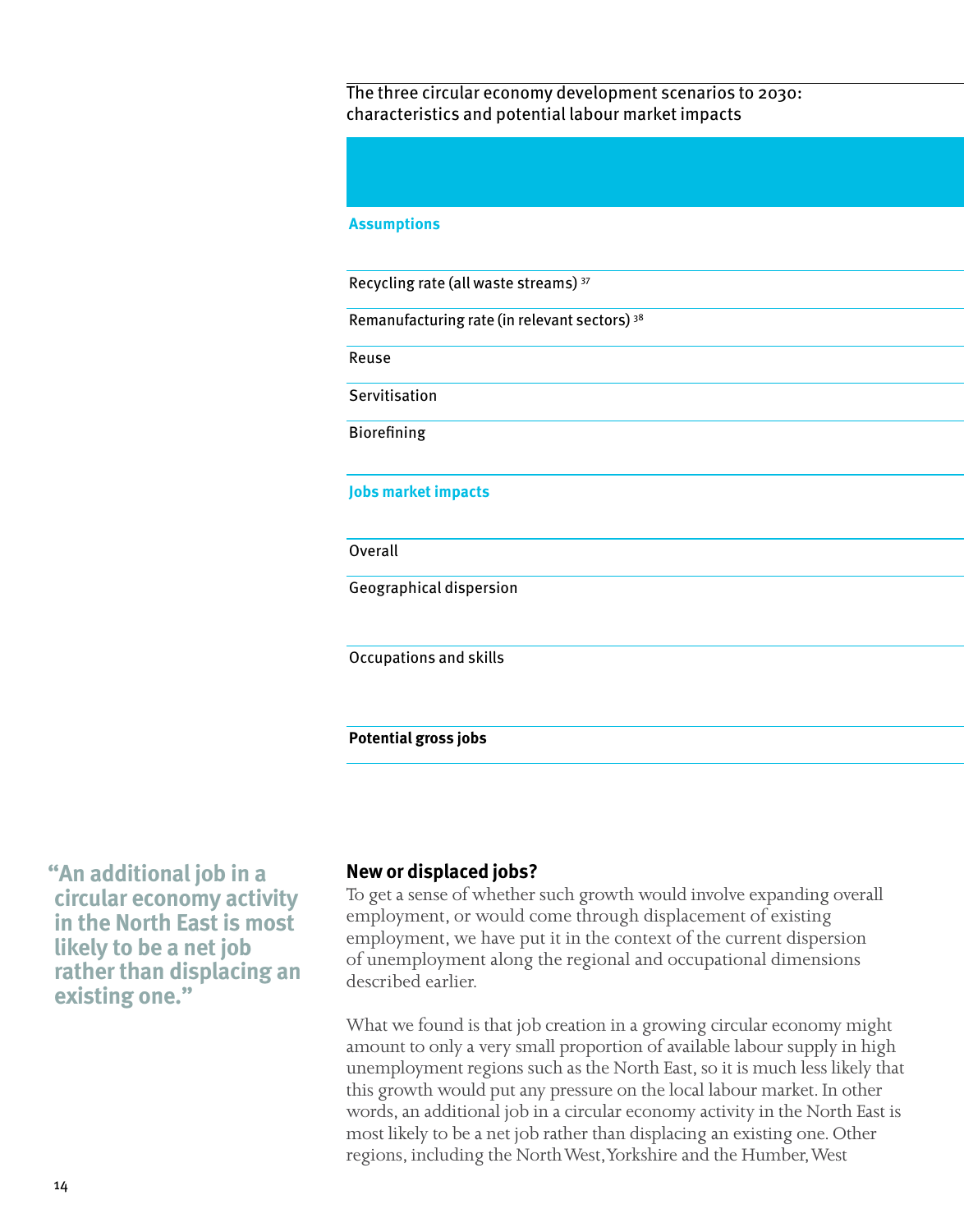| <b>Scenario one</b> | <b>I</b> Scenario two    | l <b>I</b> Scenario three ' |
|---------------------|--------------------------|-----------------------------|
| No new initiatives  | Current development rate | <b>Transformation</b>       |
|                     |                          |                             |

| 55%           | 70%                                                  | 85%                                |
|---------------|------------------------------------------------------|------------------------------------|
| 1%            | 20%                                                  | 50%                                |
| Slight growth | Slight growth                                        | Significant growth                 |
| Limited       | Modest growth                                        | Substantial growth                 |
| Limited       | Expansion, from fuel to bioplastics/<br>biomaterials | Expansion, to pharma and chemicals |
|               |                                                      |                                    |

| Very limited                                                                      | More significant impacts                                                                                          | Largest impacts                                                                                                   |
|-----------------------------------------------------------------------------------|-------------------------------------------------------------------------------------------------------------------|-------------------------------------------------------------------------------------------------------------------|
| Dispersed, but limited in number                                                  | Dispersed, but more around<br>manufacturing sites, transport hubs and<br>population centres                       | Dispersed, but more around<br>manufacturing sites, transport hubs and<br>population centres                       |
| Low skilled jobs in waste<br>management and higher skilled<br>jobs in biorefining | A range including lower skilled waste<br>collection, skilled remanufacturing and<br>high skilled biorefining jobs | A range including lower skilled reuse<br>activities, skilled remanufacturing and<br>high skilled biorefining jobs |
| 31,000                                                                            | 205,000                                                                                                           | 517,000                                                                                                           |

Midlands and, perhaps surprisingly, London, also seem to offer substantial scope for net employment growth from the circular economy.

By contrast, in the South East and South West regions, being at or close to the lowest unemployment rate, it is more likely that a significant proportion of the employment growth in the circular economy would displace jobs in other activities. Although, even in these regions, it is possible that some employment growth may still be achieved through encouraging currently inactive workers with the right skills back into the labour market.

If we assume that regions with high unemployment have the greatest potential for net job creation, we can illustrate what this might imply for overall employment. We estimate that the net jobs created under scenarios one, two and three would be 8,000, 47,000 and 88,000 respectively.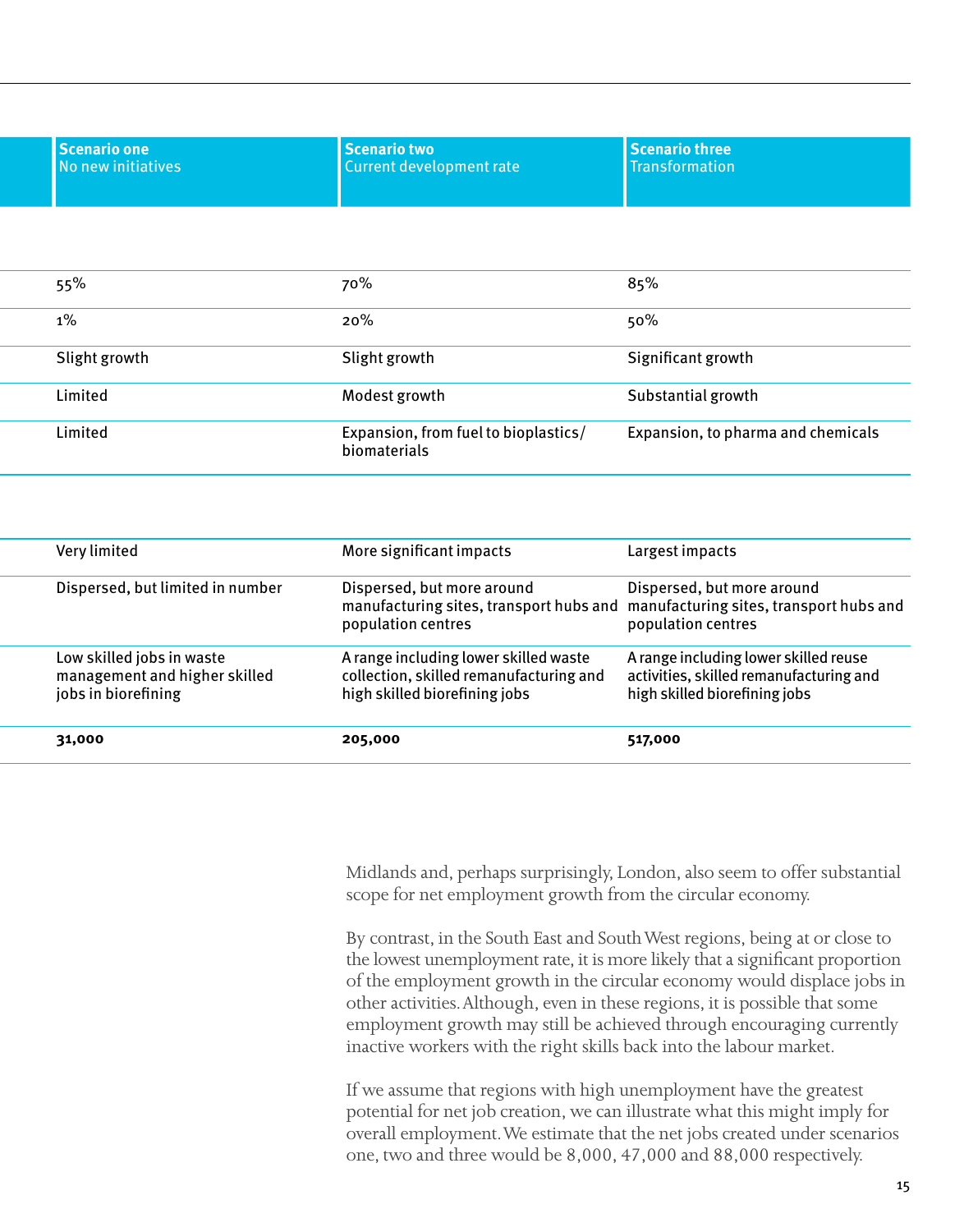The maps below show the current regional unemployment rates and the extent to which they may be reduced by the growth of the circular economy under our scenario two, with development at the current level. They show that the greatest potential to reduce regional unemployment rates is in the areas which currently have the highest unemployment rates.

#### The circular economy can create jobs where unemployment is higher



Unemployment rate in UK regions, June-August 2014

Net job creation in circular economy activity to 2030 at current growth rate, as a percentage of labour force

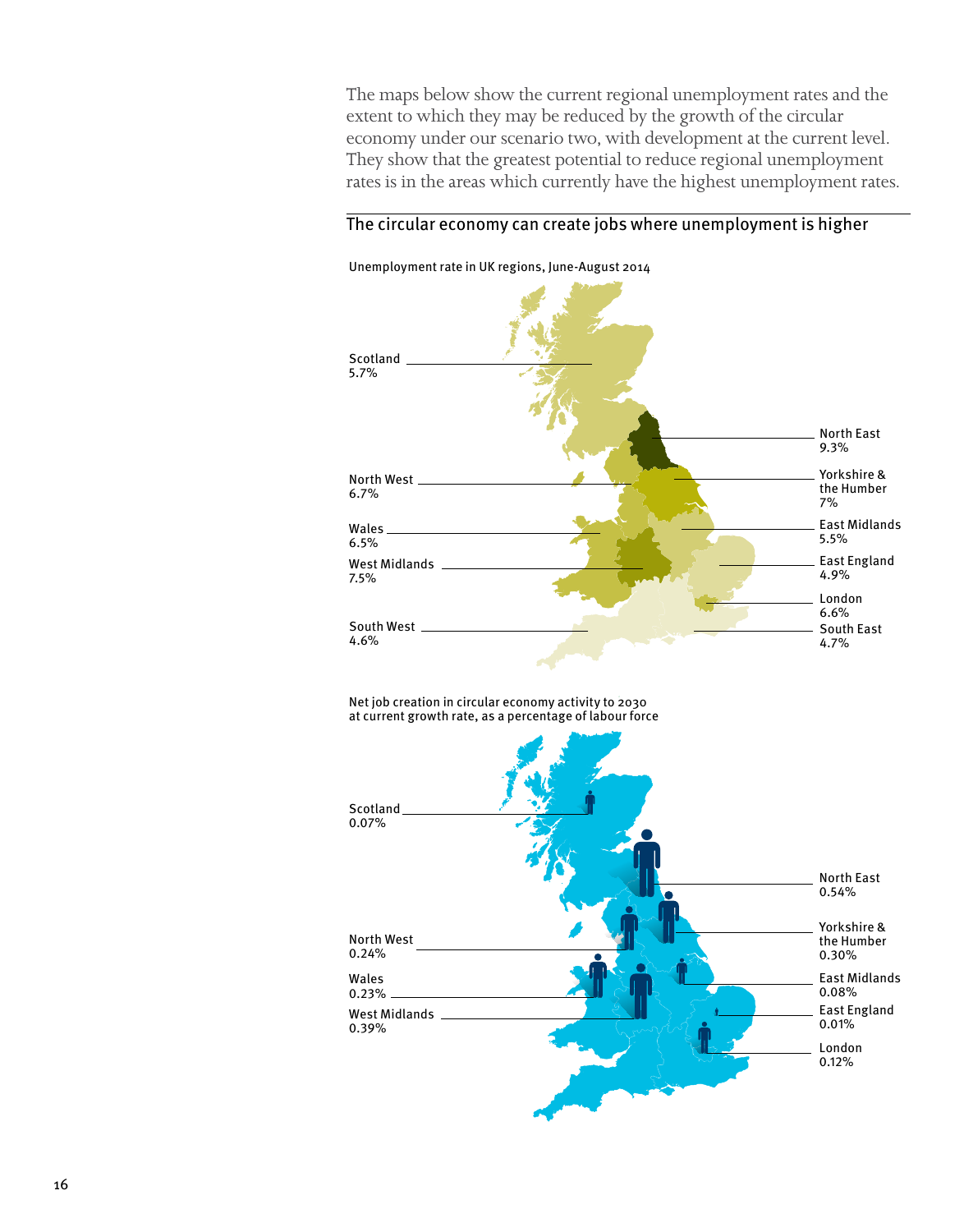# **Tackling occupational mismatch**

A similar approach can be taken with the occupational dimension to unemployment, which is an alternative approach to the one outlined above (the two are not additive). We looked at the extent to which job creation by occupational type could correspond with the apparent available workforce for each group, measured with respect to the lowest unemployment rate, ie that of professionals.

Our analysis showed that there is scope in a growing circular economy to create employment at the lower end of the occupational scale, for elementary occupations. There is also significant scope for job creation in sales, customer services, administration and secretarial occupations.

Our calculations suggest substantial scope for net job creation, with 12,000, 62,000 and 115,000 new jobs created in scenarios one, two and three respectively.39 These figures are somewhat higher than those obtained in the regional mismatch calculations and can therefore serve to illustrate a range of estimated impacts.

The current occupational unemployment rates and the extent to which they may be reduced by the growth of the circular economy under scenario two are shown below. As can be seen, the greatest net job creation could be in occupations which currently have the highest unemployment.

#### Jobs created by the circular economy could match the previous experience of the unemployed

ŶŶŶ

Net job creation potential by occupation under scenario two, to 2030 (as a percentage of the labour force)

Current occupational unemployment rate (as a percentage of the labour force)



**"The greatest net job creation could be in occupations which currently have the highest unemployment."**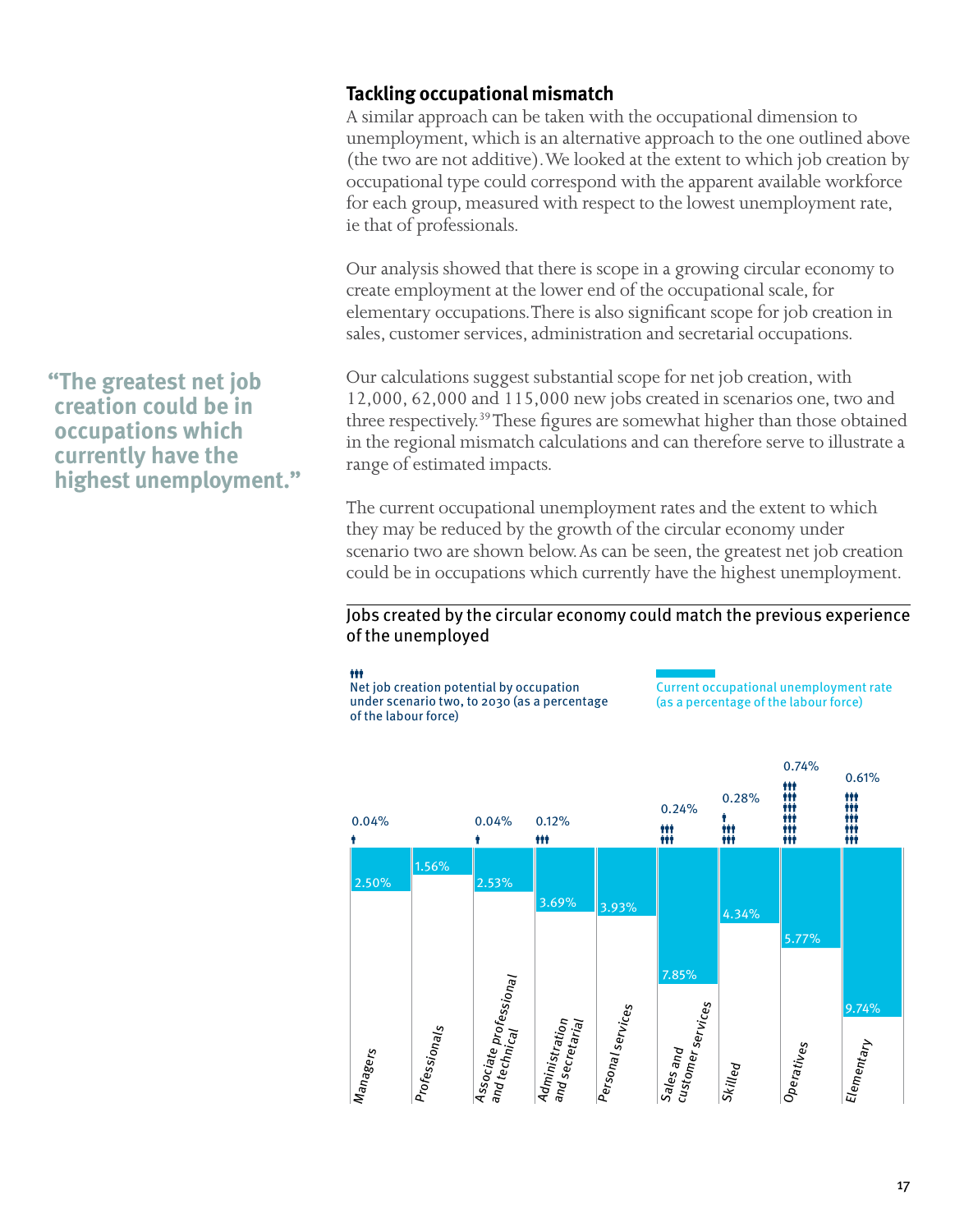**"Growth of the circular economy could make a useful contribution to moderating the projected decline in mid-level occupations."**

# **Potential to offset the expected future decline in skilled jobs**

Our analysis shows that, although there is potential to create jobs for unemployed skilled workers, the significant growth anticipated under scenario three would require nearly all the skilled workers who are currently unemployed to be employed in circular economy activities. As it is unlikely all these workers would be exactly suitable for the new jobs, it would appear that part of the growth would have to come from displacing skilled workers employed elsewhere in the economy or retraining lower skilled workers for higher skilled positions.

These calculations are based on current patterns in the labour market but, according to projections by the UKCES, there are expected to be ongoing losses of low and particularly mid-level occupations. Substantial further declines in mid-level jobs are anticipated for the categories 'administrative and secretarial', 'skilled' and 'plant and machinery operatives'. These declines in employment are much larger than the expansion in employment predicted under any of our scenarios, implying that there could be sufficient mid-level workers to take the new jobs without significant displacement.

In this way the growth of the circular economy could make a useful contribution to moderating the projected decline in mid-level occupations. The proportion of the projected decline in mid-level occupational employment from 2012-22 that could potentially be offset by job creation in the circular economy under scenario two is relatively modest, at around two per cent for administrative and secretarial occupations. But it is more significant, at around seven per cent, for sales and customer services and skilled occupations. In addition, there is the potential for 11 per cent of the decline in the lower skilled 'operatives' occupations to be offset by the growth of the circular economy. Under scenario three, these potential offsets to declining occupations could be two to three times larger. In this case, growth in the circular economy could potentially offset around 18 per cent of the expected loss in skilled employment over the next decade.<sup>40</sup>

# **Summary of impacts**

We have taken an average of the regional and occupational mismatch approaches to summarise the possible size of the impacts of the scenarios. These calculations are purely for illustrative purposes only and are based on conservative assumptions regarding the labour market impacts of a growing circular economy.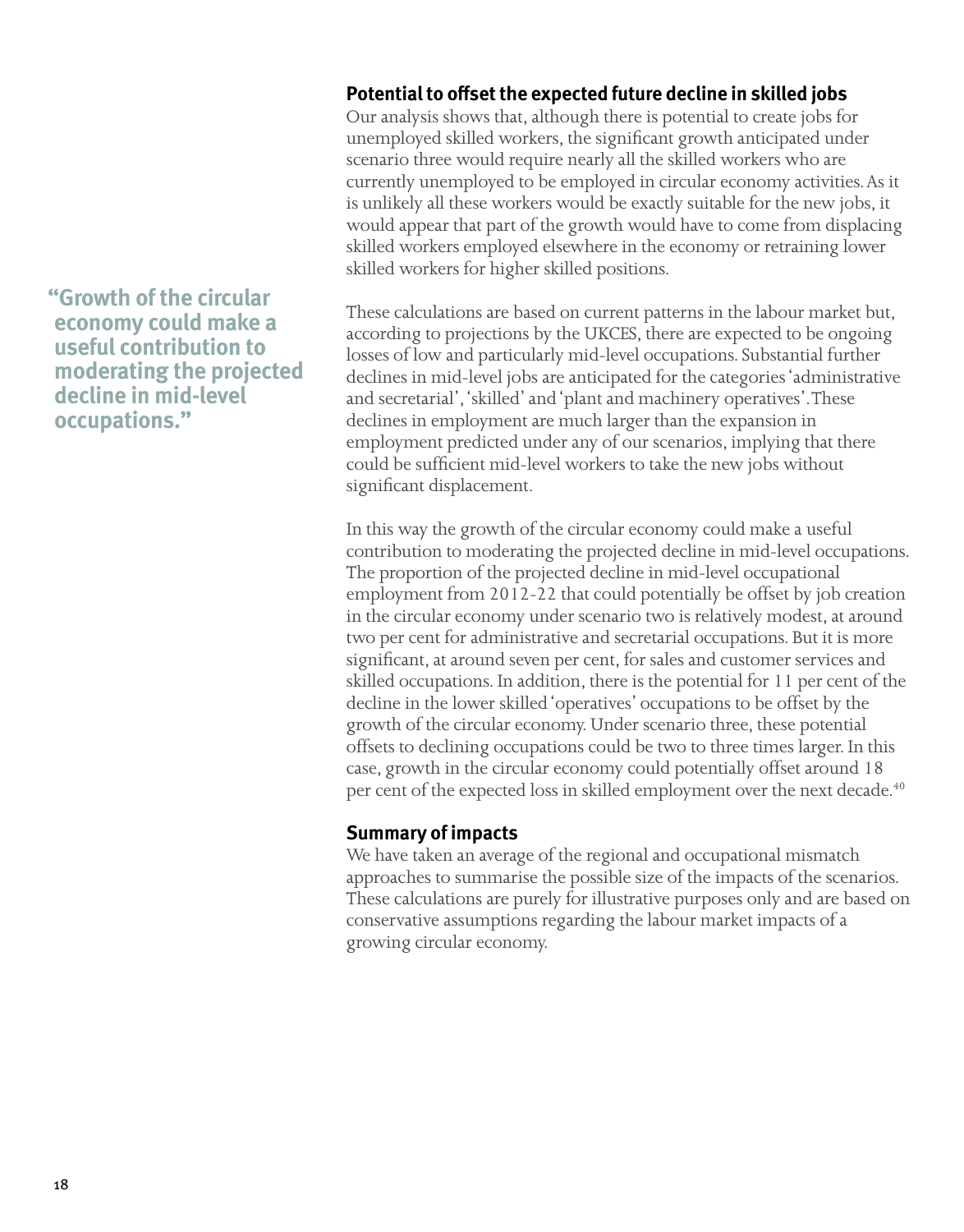Under scenario two, where growth continues on its current trajectory, and where over 200,000 jobs (gross) could be created and unemployment could be cut by about 54,000, the national average unemployment rate would be reduced by around 0.1-0.2 percentage points. More substantial falls in unemployment would be expected for high unemployment regions or for those occupations with higher unemployment rates. This could also have the potential to offset around seven per cent of the expected decline in skilled employment to the year 2022.

**"More extensive development of the circular economy could create around half a million additional jobs (gross) and reduce unemployment by around 102,000."**

More extensive development of the circular economy, as envisaged in our scenario three, could create around half a million additional jobs (gross) and reduce unemployment by around 102,000, reducing the unemployment rate by close to 0.3 percentage points. Once again, more substantial falls in unemployment would be expected for high unemployment regions or for those occupations with higher unemployment rates. In this scenario, growth in the circular economy could potentially offset around 18 per cent of the expected loss in skilled employment over the next decade.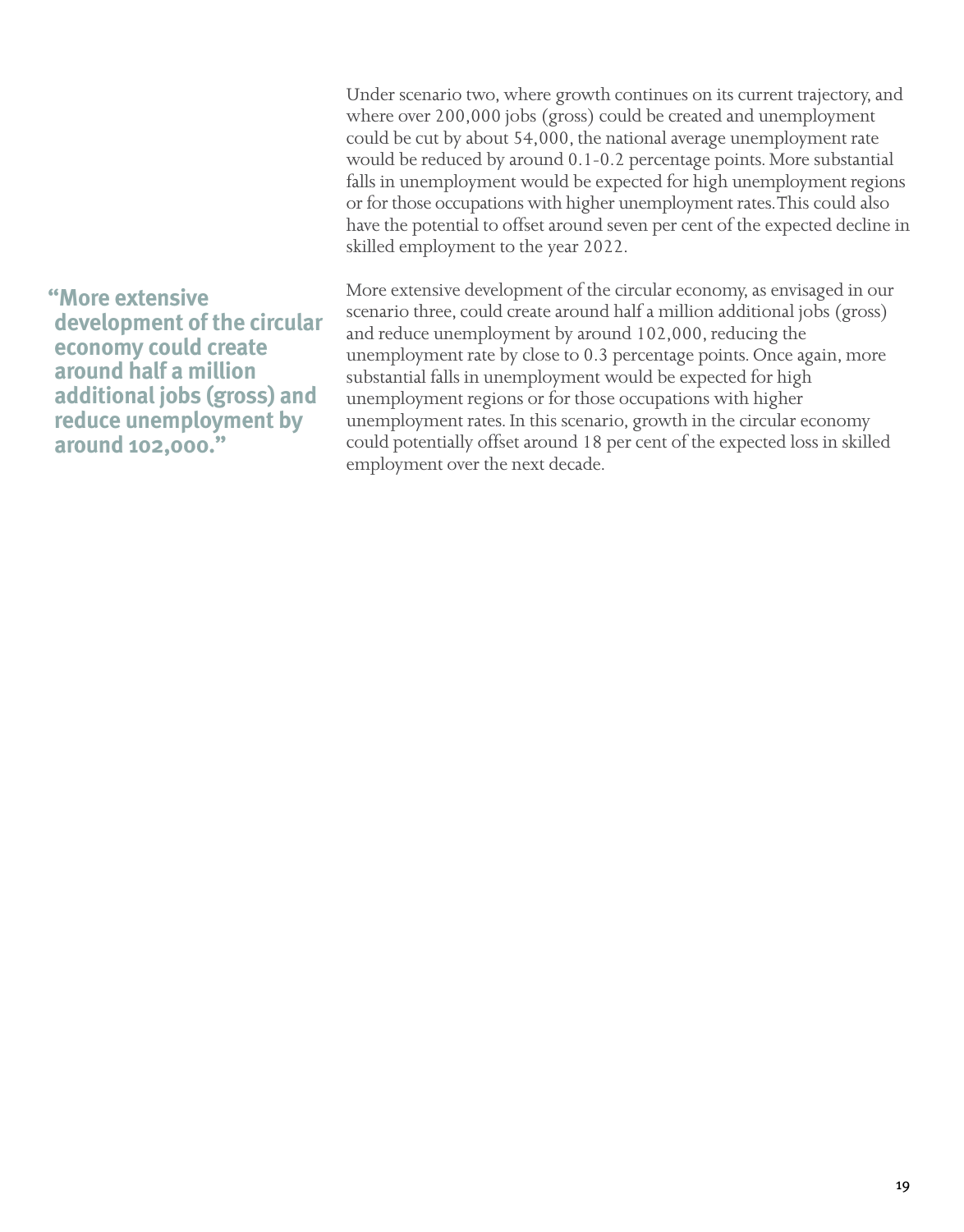Conclusion The British labour market faces a number of important challenges. It exhibits significant regional and occupational mismatch in employment, meaning that available opportunities are not necessarily well aligned, either with where the unemployed live, or with the skills they acquired in previous occupations. Labour market mismatches are thought to account for around three percentage points of the unemployment rate and are likely to have played a significant role in the rise in unemployment since the start of the financial crisis. $41$ 

> Our analysis suggests that dealing with structural mismatch will require new employment opportunities in high unemployment regions, such as the north of England, that are suitable for low to intermediate skilled workers, perhaps with previous experience in manufacturing, retail or service industries. In addition, Britain, in common with many other countries, faces a significant challenge with the trend of declining mid-level occupations, through a combination of technological progress and competition from emerging economies.

Growth in the circular economy, whether modest or transformational, can create a wide variety of employment opportunities which directly tackle these challenges in the following ways:

- Regional unemployment disparities may be reduced by a broad geographical spread of employment opportunities in circular economy activities, which will be of particular benefit in higher unemployment regions.
- Occupational mismatch may be reduced by new opportunities across all skill levels.
- More extensive development of the circular economy, involving more remanufacturing, servitisation and repair, could create employment near existing manufacturing sites where unemployment tends to be higher. This may also draw on the large pool of unemployed, former employees of manufacturing industries in these areas.

The circular economy can also contribute to offsetting the disappearance of mid-level occupations. Sectors which provide mid-level employment, such as remanufacturing and closed loop recycling, offer potential routes to addressing the disappearance of mid-level occupations.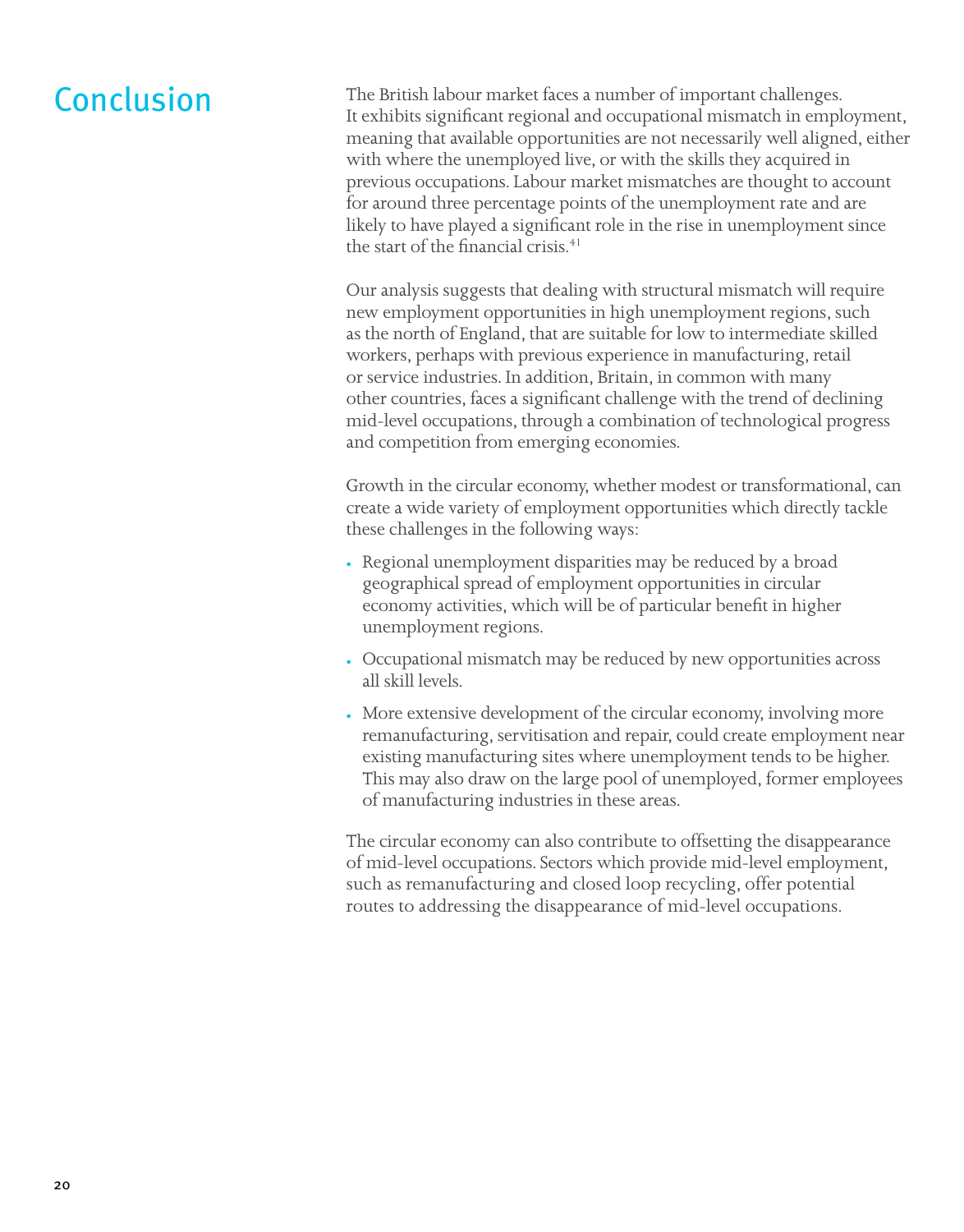Furthermore, if the circular economy were to be developed extensively, as in our scenario three, there could be a significant need for some types of higher skilled employment.

As our illustrative, quantitative analysis has shown, circular economy activity has important economic implications, with distinctive characteristics, to help address Britain's labour market issues, both now and in the future. On the current development path, it has the potential to create over 200,000 gross jobs and reduce unemployment by about 54,000 by 2030. It could also offset around seven per cent of the expected decline in skilled employment to the year 2022. But, a more rapid development of circular economy activity could create around half a million jobs (gross) and reduce unemployment by around 102,000. It may also offset up to 18 per cent of the expected loss in skilled employment over the next decade.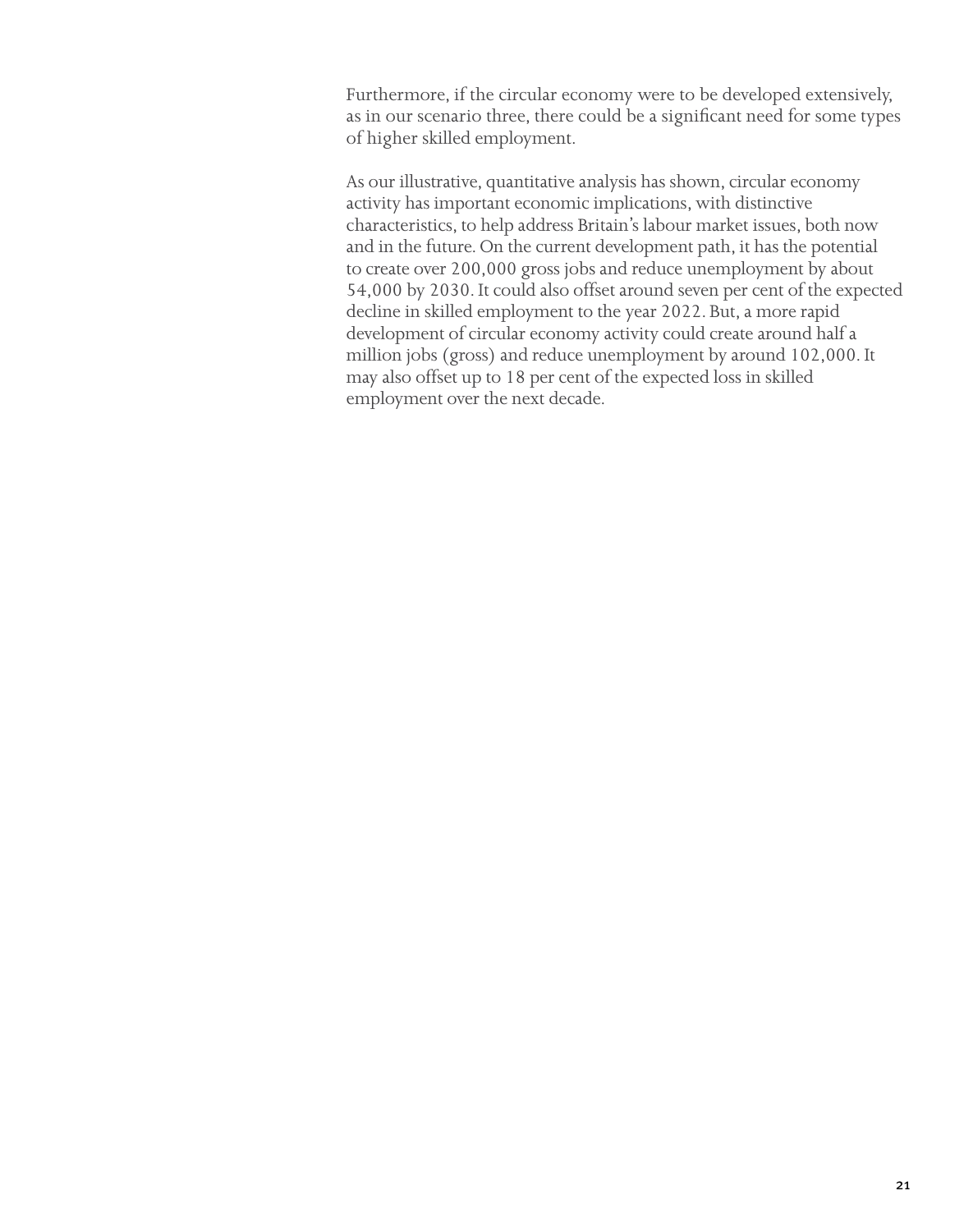# **Endnotes**

- 1 Overviews of these issues are provided by: B Lee, F Preston, J Kooroshy, R Bailey and G Lahn, 2012, *Resource futures*, Chatham House; and R Dobbs, J Oppenheim, F Thompson, Ml Brinkman and M Zornes, 2012, *Resource revolution: meeting the world's energy, material, food and water needs*, McKinsey & Company
- 2 An early example of the concept of a circular economy originates from Walter R Stahel's pioneering work on sustainability; see, for example, Walter R Stahel, 1982, 'The productlife factor', The Product-Life Institute, Geneva, which describes a closed loop economy, now referred to as a circular economy.
- 3 2020C, 2014, *Sweating our assets: productivity and efficiency across the UK economy*, 2020 Conservatives; M Rowney, 2014, *The wasteline: redefining 'waste' and improving resource management policy*, IPPR; D Benton, J Hazell and J Hill, 2013, *Resource resilient UK*, Green Alliance
- 4 J Smith, 2012, 'Unemployment and mismatch in the UK' from the Bank of England/Institute of Macroeconomics Conference on 'Unemployment, productivity and potential output: the aftermath of the crisis', October 2012; and C Patterson, A Sahin, G Topa and G L Violante , 2013, *Mismatch unemployment in the UK*, mimeo Federal Reserve Bank of New York website.
- 5 J Morgan and P Mitchell, 2015, *Opportunities to tackle Britain's labour market challenges through growth in the circular economy*, Green Alliance/WRAP
- 6 Estimated increase in labour demand from the growth in the circular economy (total jobs created directly less any jobs lost in displaced activities). No indirect or induced employment is included.
- 7 Estimated change in the number of people unemployed as a result of the gross job creation, after taking into account labour market interactions. No indirect or induced employment is included. These figures are the average of the net job creation estimates under the regional and occupational mismatch approaches.
- 8 Projections taken from: UKCES, March 2014, *Working futures, evidence report*

*83*, UK Commission for Employment and Skills.

- 9 Many definitions of the circular economy are possible. See, for instance: communication from the Commission to the European Parliament, the Council, the European Economic and Social Committee and the Committee of the Regions, 2014, *Towards a circular economy: a zero waste programme for Europe.*
- 10 D Benton, J Hazell and J Hill, 2013, *Resource resilient UK*, Green Alliance
- <sup>11</sup> Dr G Lavery, N Pennell, S Brown and Professor S Evans, 2013, *The next manufacturing revolution: nonlabour resource productivity and its potential for UK manufacturing*, Next Manufacturing Revolution
- <sup>12</sup> www.wrap.org.uk/content/innovativebusiness-models-1
- 13 European Environment Bureau, 2014, *Advancing resource efficiency in Europe*; Scottish Government, 2009, 'Analysis of potential jobs created by Zero Waste' from *Scotland's zero waste plan: consultation* (Annex O); or Friends of the Earth, 2010, *More jobs less waste: potential for job creation through higher rates of recycling in the UK and EU*
- 14 Based on our analysis of 2013 data from ONS *Business register and employment survey* (BRES).
- <sup>15</sup> An overview of these issues, albeit in the context of renewable energy and energy efficiency, is provided by UKERC, 2014, *Low carbon jobs: the evidence for net job creation from policy support for energy efficiency and renewable energy.*
- <sup>16</sup> The unemployment rate can only provide limited information on the extent to which there is under-utilised labour available; it only captures people who were not working in a given period, but were available and actively seeking work, according to a standard definition from the International Labour Organisation. It will exclude people who have given up looking for work, as they perceive a lack of opportunities (discouraged workers). In June to August 2014, around 22 per cent of the working age population were neither employed or unemployed and are said to be 'economically inactive': around a quarter of these are thought to want to work.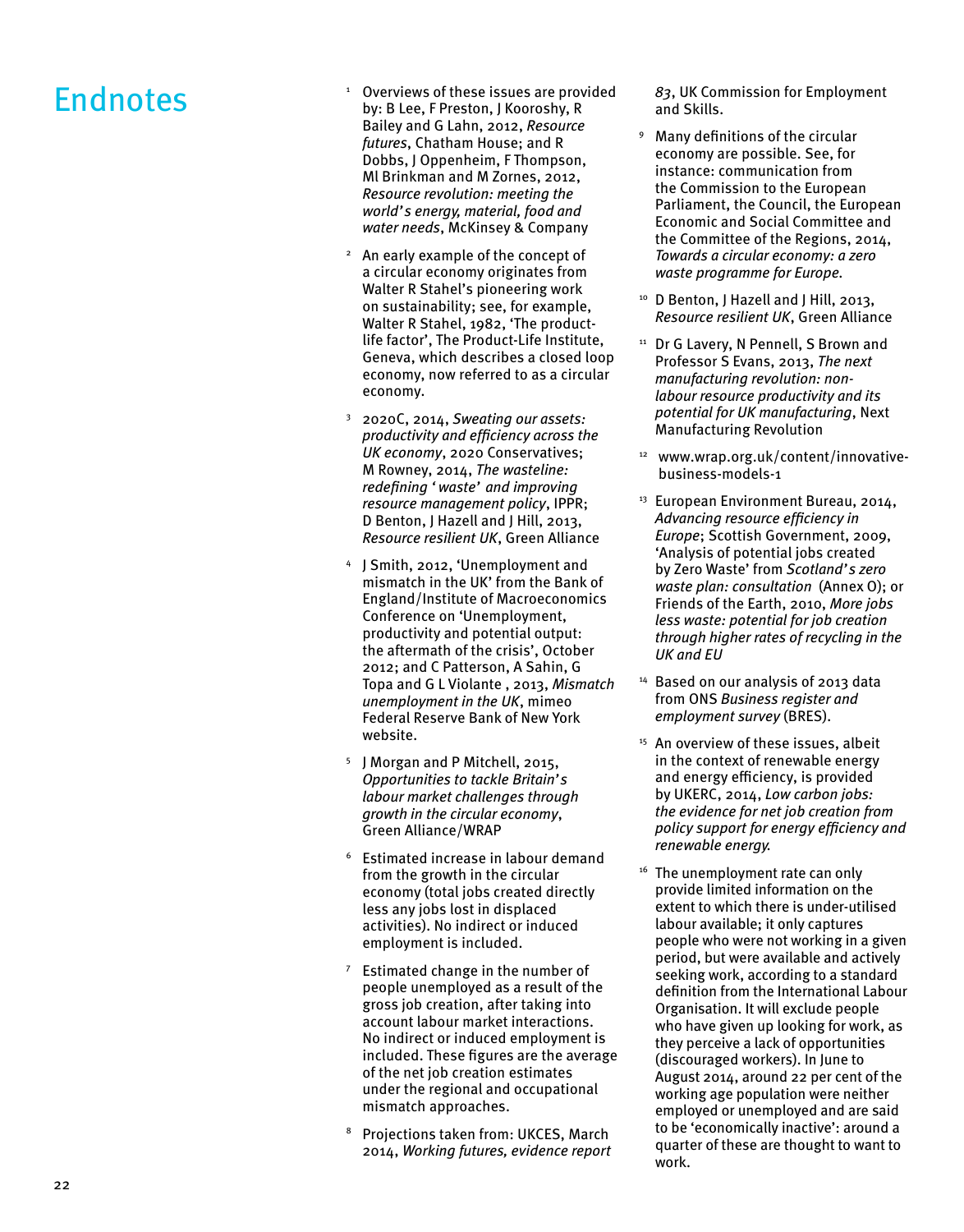- <sup>17</sup> For a discussion on the determinants of the NAIRU see, for instance: R Layard, S Nickell and R Jackman, 1991, *Unemployment: macroeconomic performance and the labour market*, Oxford University Press; O Blanchard, and J Wolfers, March 2000, 'The role of shocks and institutions in the rise of European unemployment: the aggregate evidence', *Economic Journal*, Royal Economic Society, vol 110(462), pages C1-33.
- 18 Data refer to June-August 2014. Source: ONS, *Labour force survey*, data retrieved October 2014. Rates calculated with respect to the labour force aged 16-64.
- 19 These occupational categories are from the Standard Occupation Classification 2010. We use this classification throughout the report.
- 20 Data refer to April-June 2014. Source: ONS, *Labour force survey*, retrieved October 2014
- <sup>21</sup> J Smith, 2012, 'Unemployment and mismatch in the UK' from the Bank of England/Institute of Macroeconomics Conference on 'Unemployment, productivity and potential output: the aftermath of the crisis' in October 2012.
- <sup>22</sup> C Patterson, A Sahin, G Topa and G L Violante, 2013, *Mismatch unemployment in the UK*, mimeo Federal Reserve Bank of New York website.
- 23 J Plunkett, and J P Pessoa, 2013, *A polarising crisis? The changing shape of the UK and US labour markets from 2008 to 2012*, Resolution Foundation
- 24 Most studies look at total job creation, but there are a few exceptions and the technical report behind this work (see endnote 5) summarises some of the key findings of these studies. See: European Environment Bureau, 2014, *Advancing resource efficiency in Europe*; Scottish Government, 2009, 'Analysis of potential jobs created by Zero Waste', from *Scotland's zero waste plan: consultation* (Annex O); or Friends of the Earth, 2010, *More jobs less waste: potential for job creation through higher rates of recycling in the UK and EU*
- 25 See figures cited in: J Morgan and P Mitchell, 2015, op cit
- 26 Ecofys, 2014, *Overview of UK biofuel producers*, for the Department for **Transport**
- 27 For example: Eunomia, 2011, *From waste to work: the potential for a deposit refund system to create jobs in the UK*
- 28 www.wrapcymru.org.uk/content/ arid-accelerating-reprocessinginfrastructure-development
- 29 Papers which look at the economics of reuse include: K James, K Pratt, P Maddox, 2013, *Understanding the economic and environmental impacts of re-use*; proceedings of the ISWA 2013 World Solid Waste Congress 7-9 October, Vienna, Austria: E Kletzer, H Pilz, H Hutterer, 2004, *Reparieren im Dienste der Nachhaltigkeit Kosten-Nutzen-Analyse und Untersuchung der Auswirkung auf Ressourcenverbrauch, Energiebedarf und Beschäftigung anhand von drei Fallbeispielen*, Bundesministerium für Land-und Forstwirtschaft, Umwelt und Wasserwirtschaft, Wien; I Rüdenauer and C O Gensch, 2005, *Eco-efficiency analysis of washing machines - further use versus substitution of washing machines in stock*, Öko-Institut e V, Freiburg, Germany; I Rüdenauer, C O Gensch and D Quack, 2005, *Ecoefficiency analysis of washing machines - further use versus substitution of washing machines in life cycle assessment and determination of optimal life span*, Öko-Institut e V, Freiburg, Germany; and, WRAP, 2011, *A methodology for quantifying the environmental and economic impacts of re-use,* www.wrap.org.uk/content/ environmental-and-economic-benefitsre-use.
- 30 Source: ONS, *Annual survey of hours and employment 2013*, WRAP calculations
- 31 NNFCC, 2012, *UK jobs in the bioenergy sectors by 2020*, report for DECC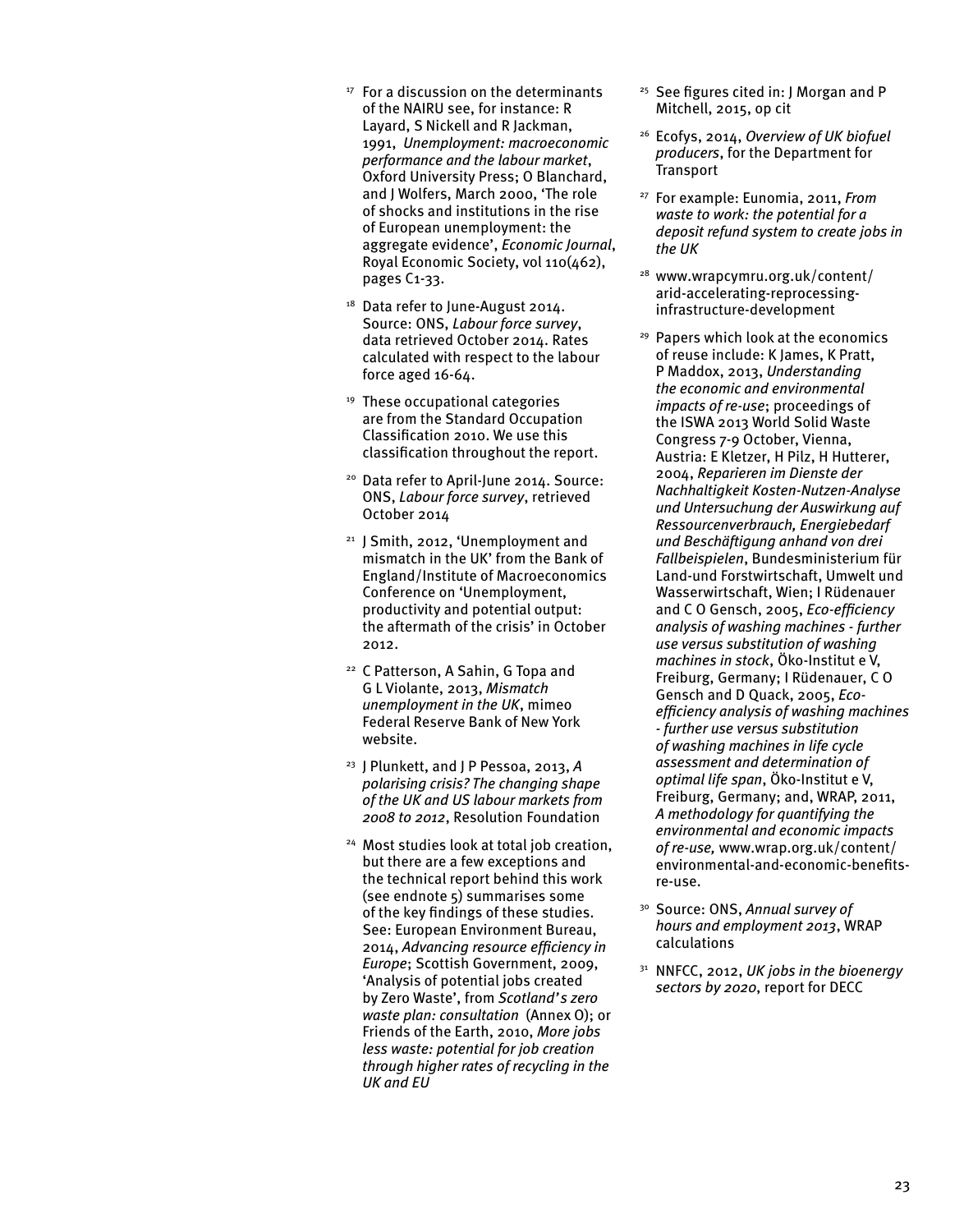- 32 For example: EEA, 2011, *Earnings, jobs and innovation: the role of recycling in a green economy*, EEA report no 8/2011; ILO, 2011, *Skills for green jobs: a global view; Ecotec, 2002, Analysis of the EU eco-industries, their employment and export potential*, a report to DG Environment; All Party Parliamentary Sustainable Resource Group, 2014, *Remanufacturing – towards a resource efficient economy*; SITA UK, 2012, *Driving green growth*; Eunomia, 2011, *From waste to work: the potential for a deposit refund system to create jobs in the UK*; R W Beck inc, 2001, *U.S. recycling*
- 33 Such as: European Environment Bureau, 2014, *Advancing resource efficiency in Europe*; Friends of the Earth, 2010, *More jobs less waste: potential for job creation through higher rates of recycling in the UK and EU*
- 34 European Environment Bureau, 2014, *Advancing resource efficiency in Europe*
- <sup>35</sup> J Morgan and P Mitchell, 2015, op cit
- <sup>36</sup> We do not include biorefining in these calculations due to a lack of suitable figures on employment by occupation and region.
- 37 This recycling rate refers to all waste streams and is, therefore, higher than the UK household recycling rate, given that around 70 per cent of UK construction waste (the largest of all the waste streams) is currently recycled, compared to around 45 per cent of household waste.
- <sup>38</sup> In those sectors most amenable to remanufacturing, broadly corresponding to Standard Industrial Classification divisions 26-30 (representing around a quarter of manufacturing employment), from: Dr G Lavery, N Pennell, S Brown and Professor S Evans, 2013, *The next manufacturing revolution: nonlabour resource productivity and its potential for UK manufacturing*, Next Manufacturing Revolution.
- 39 As a robustness check we tested a scenario that did not assume that a full convergence in the occupational unemployment rates was feasible, on the basis that some differentials are likely to be permanent. Instead we assumed that the overall excess unemployment would be the same as in the regional calculations and

scaled down the excess unemployment estimates accordingly. With such an assumption, the net job creation under scenarios one, two and three would be 8,000, 56,000 and 92,000 respectively.

- 40 The comparison was made possible by assuming that the circular economy grows in a linear manner up to 2030 and by estimating growth in the first ten years.
- 41 J Smith, 2013; and C Patterson, et al, 2013, op cit